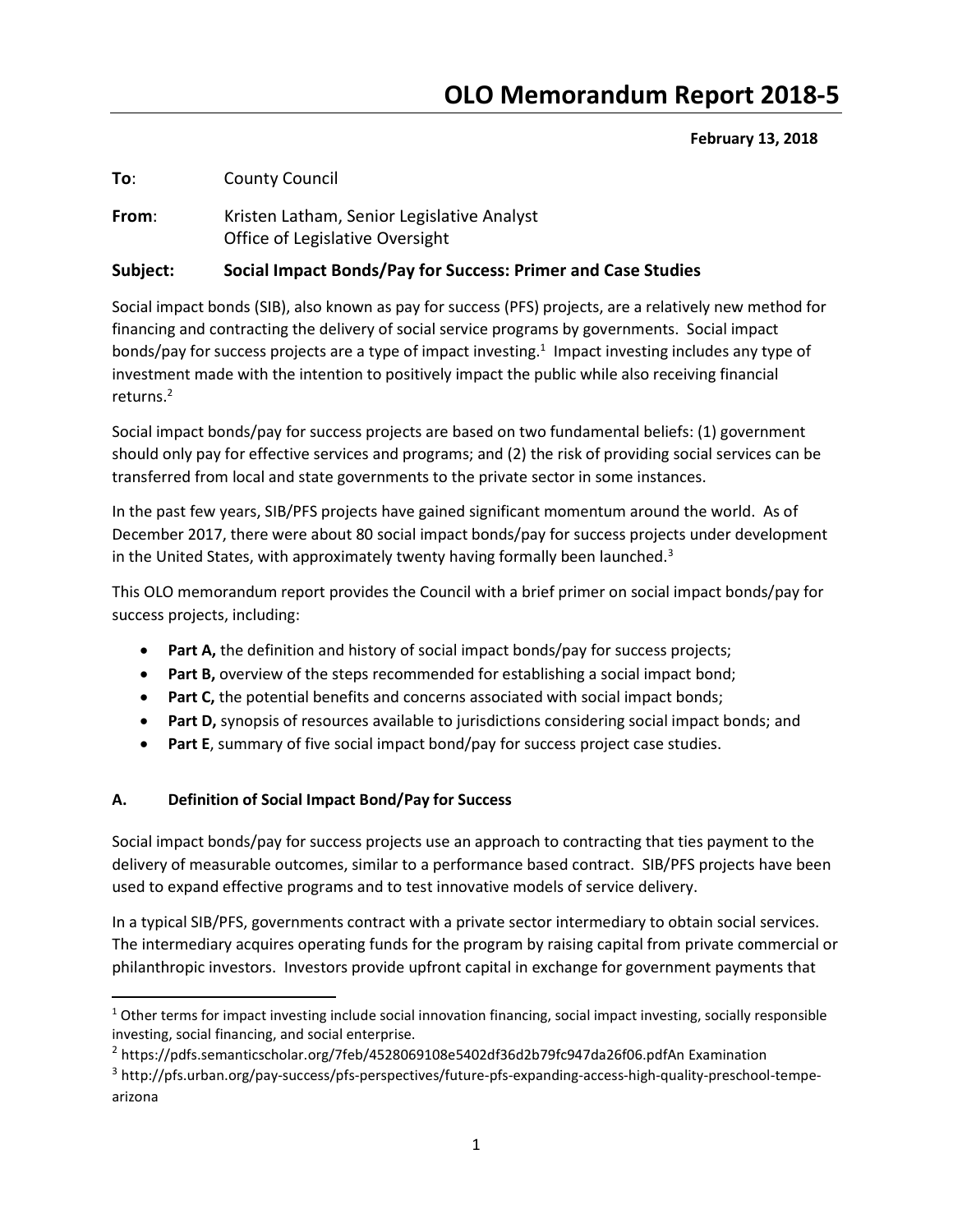become available if the performance targets are met, based upon a determination from an independent evaluator. The amount of the total payout is often based on the government's estimated savings from contracting out the service delivery.

The intermediary will often contract with one or more service providers to deliver the interventions necessary to meet the performance targets. Payments are typically for performance that exceeds the minimum defined target, up to an agreed-upon maximum payment level. If the intermediary fails to achieve the minimum target, the government does not pay.<sup>4</sup> See the flowchart below for a basic overview of the SIB/PFS process.



#### FIGURE 1 SOCIAL IMPACT BOND MECHANICS

Source: https://www.forbes.com/sites/jonhartley/2014/09/15/social-impact-bonds-are-goingmainstream/#96369fa6306b

Variations on the Social Impact Bond Model. Stakeholders often use the terms social impact bond and pay for success interchangeably. The variations in name often refer to specific elements of the contract, targeted recipient, or arenas of the service. Other variations of the SIB model include (1) development impact bonds, in which the entity that repays the investor is a third party, such as an aid agency or a foundation instead of the government, or (2) environmental impact bonds, which is like an SIB but is an actual bond, financing environmental outcomes instead of social outcomes, and structured to incentivize innovation by sharing risk.<sup>5</sup>

 $\overline{a}$ 

<sup>4</sup> https://govlab.hks.harvard.edu/files/siblab/files/social-impact-bonds-a-guide-for-state-and-localgovernments.pdf

<sup>5</sup> https://www.brookings.edu/blog/education-plus-development/2015/02/13/identifying-education-outcomes-forsocial-impact-bonds-for-early-childhood/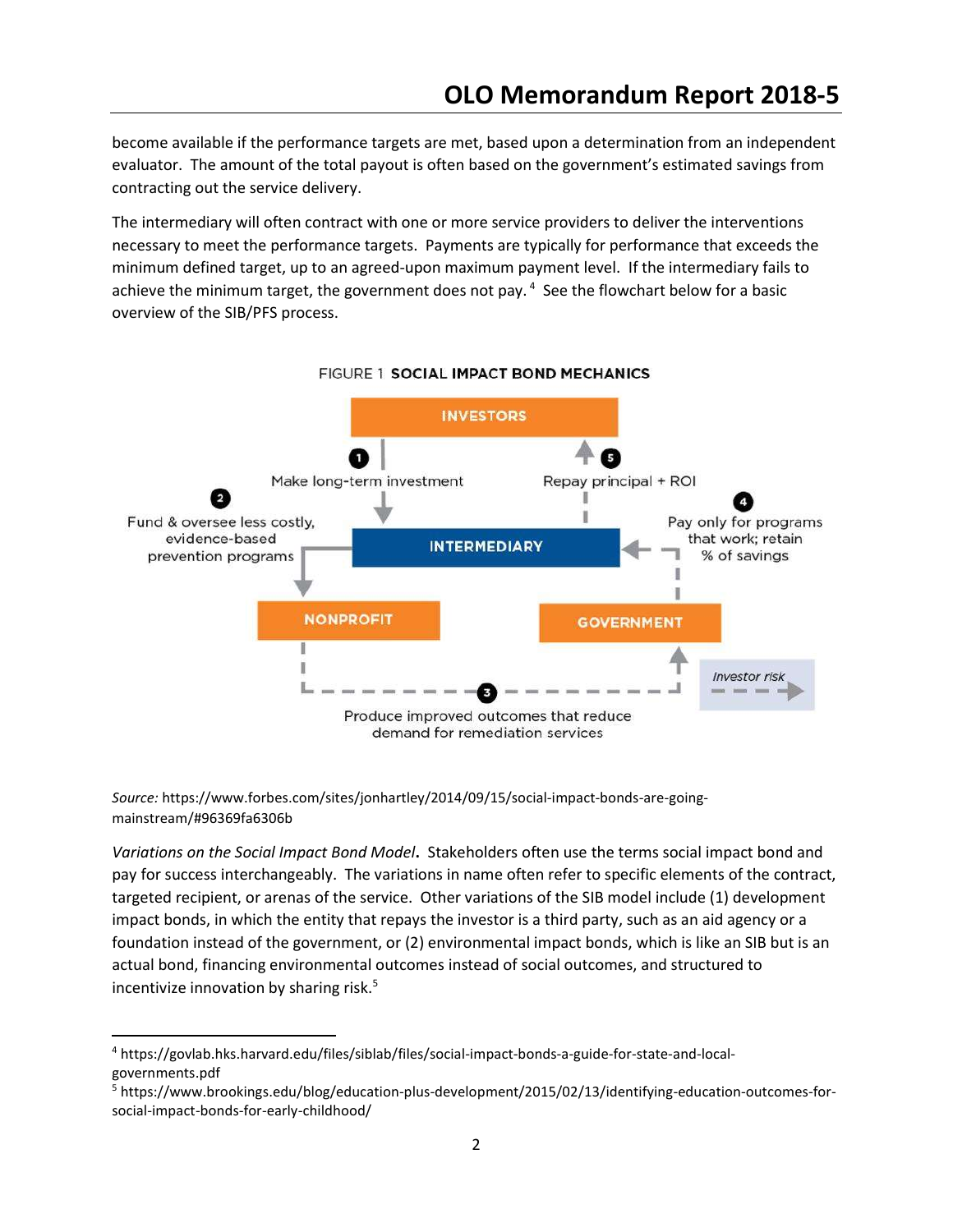History of Social Impact Bonds/Pay for Success. Economist Ronnie Horesh coined the term "social policy bonds" in 1988 to refer to a method for funding worthwhile preventive social welfare interventions while producing savings over time for governments.

The first social impact bond was implemented in September 2010 in the United Kingdom. The Peterborough Social Impact Bond sought to reduce recidivism among 3,000 short-term incarcerated young men released from Peterborough Prison through comprehensive services and support. With an investment of almost \$8 million dollars from 17 investors, the programs included housing, budgeting knowledge, family support, health services, and employment training. In August 2014, Social Finance U.K.'s (the organization administering the program) initial data indicated that there was a reduction in recidivism but not enough of a reduction to trigger an outcome payment to investors.<sup>6</sup>

The first social impact bond in the United States launched in 2012 - the Rikers Island Adolescent Behavioral Learning Experience. This recidivism prevention program will be discussed in more detail in the case study section of this report. $<sup>7</sup>$ </sup>

Social Impact Bond/Pay for Success Legislation. Under the Obama Administration, the Federal government showed significant interest in expanding the use of social impact bonds through the following measures. The status of these initiatives is unclear under the Trump Administration.

- Funding the Social Innovation Fund and similar initiatives across government, including \$3 million in grants to eight government organizations for Preschool Pay for Success feasibility pilots;<sup>8</sup>
- Creation of the Office of Social Innovation and Civic Participation (OSICP); and
- Passage of the Every Student Succeeds Act of 2016, which created the Pay for Success Initiative.

In addition, according to the National Conference on State Legislatures, at least 24 states and the District of Columbia have considered, are considering or are implementing SIB related projects as of September 2016. Eleven of these states have enacted legislation on social impact bonds, ranging from establishing study committees to creating funds and supporting pilot projects.<sup>9</sup>

Maryland does not currently have any laws or regulations related to pay for success or social impact bonds. During the 2013 General Assembly session, House Bill 517 was introduced, which required that the State Board of Education issue a request for proposal for social impact bonds to improve education, including minimum proposal guidelines and project selection guidelines. The bill received an unfavorable report by the Ways and Means Committee and was withdrawn.<sup>10</sup>

<sup>6</sup>https://www.nationalservice.gov/sites/default/files/documents/CNCS%20PFS%20State%20of%20the%20Field%2 0Document%20Final%204-17-15%20sxf.pdf

<sup>7</sup> http://www.payforsuccess.org/learn/basics/

<sup>8</sup> https://www.ed.gov/news/press-releases/us-department-education-announces-3-million-pay-success-grantspreschool-programs

<sup>9</sup> http://www.ncsl.org/research/labor-and-employment/social-impact-bonds.aspx

<sup>10</sup> http://mgaleg.maryland.gov/2013RS/fnotes/bil\_0007/hb0517.pdf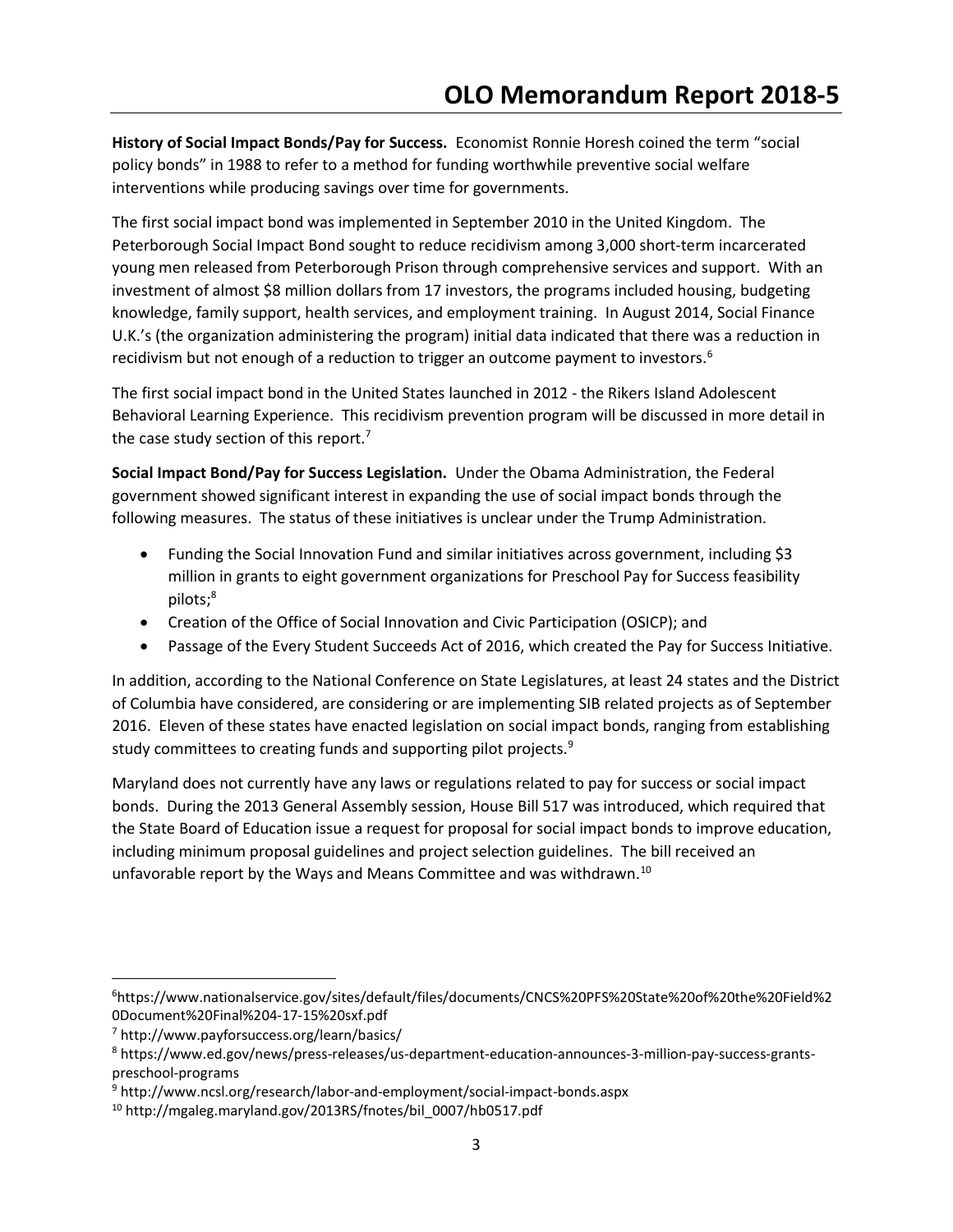# State of Maryland Social Impact Bond Feasibility Studies

In the 2012 Maryland Legislative Session, the Maryland General Assembly required the Department of Public Safety and Correctional Services (DPSCS) submit a report on the feasibility of using social impact bonds for re-entry services. In the interim, the Department of Legislative Services conducted a similar review of the feasibility, potential benefits, and risks associated with financing reentry programs using SIBs. The following summarizes the findings of those studies.

- DLS Study (January 2013). This study found that a pilot reentry program in Maryland cannot self-finance its operations, even when applying optimistic assumptions. The authors of the report found that "Given the difficulty of linking the evaluation of a social program to a highly complex contract centered on an outcome payment, the government may actually increase its operational risks in undertaking a SIB." The report recommended that DPSCS should directly finance and operate reentry programs.
- DPSCS Study (January 2013). The study completed by the Department of Public Safety and Correctional Services echoed the DLS report and found that the SIB model does not appear to be a good fit for reentry programs. However, the Department expressed an interest in continuing to pursue other unique financing arrangements with experienced investors. The Department also will continue to track and review the use of SIBs for reentry programs in other jurisdictions.

At the end of the 2013 General Assembly Session, the General Assembly wanted further research into the use of SIBs. The General Assembly's House Appropriations Committee requested that the Division of Early Childhood Development within the Department of Education (MSDE) look into the use and feasibility of social impact bonds in early childhood education. MSDE commissioned The Institute for Innovation & Implementation at the University of Maryland School of Social Work to facilitate a SIB Workgroup. The workgroup emphasized that two key elements were necessary for the state to pursue a social impact bond – the evaluation is critical and must have clear and measurable indicators and SIBs require negotiations and the government is not the driver of the negotiation process. Overall, the workgroup thought that SIBs could potentially be used in Maryland, as long as the government leadership is supportive and the target population and outcomes are clear.

# B. Creation of Social Impact Bonds/Pay for Success Projects

Organizations and stakeholders that offer technical support for developing social impact bonds have identified several characteristics of feasible and impactful service program models: $^{11}$ 

<sup>11</sup> http://digitalcommons.usm.maine.edu/cgi/viewcontent.cgi?article=1001&context=cepare\_funding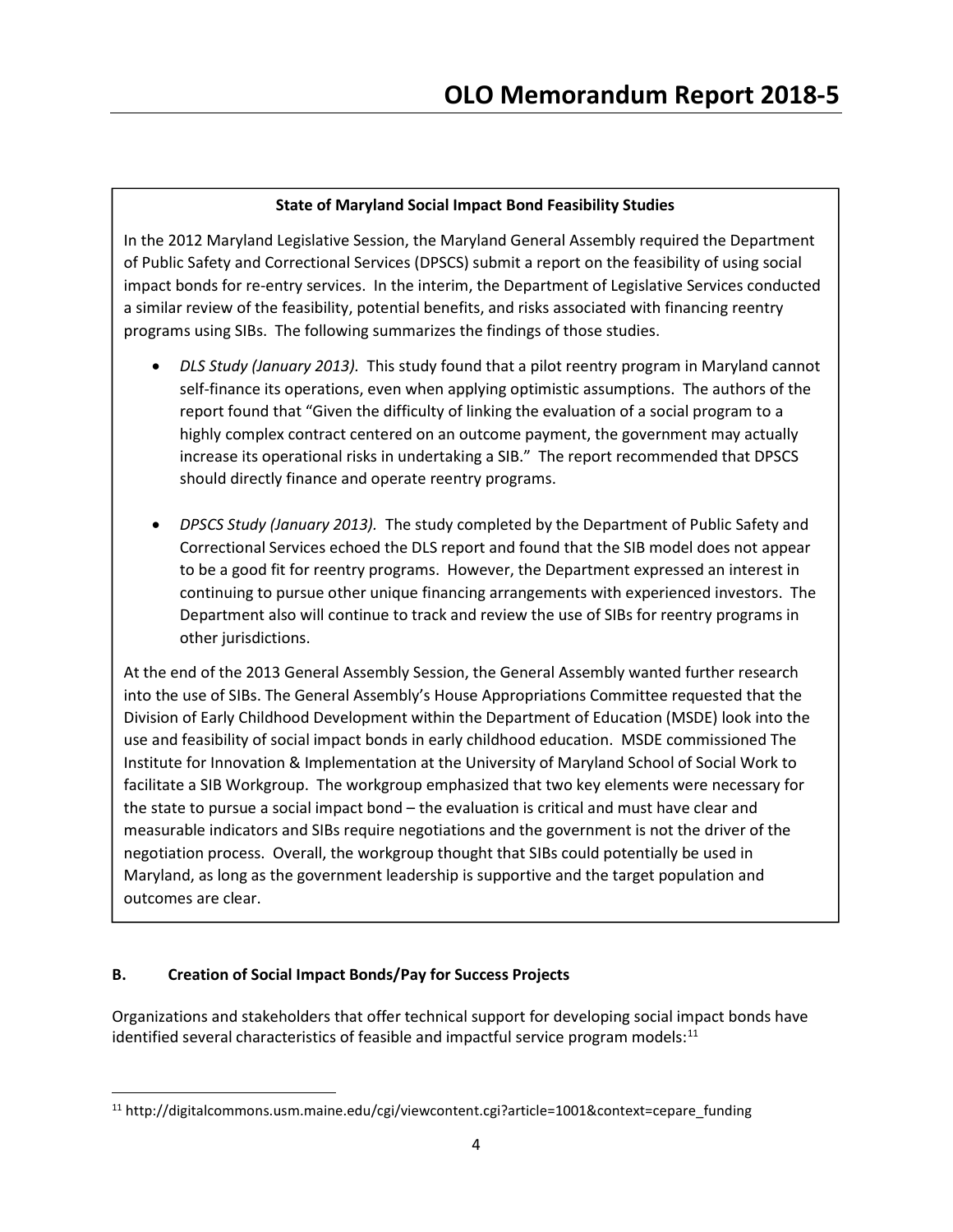- Program should align with other government policies;
- Program should have prior evidence-based success using rigorous methods;
- **•** Treatment populations should be well-defined;
- Performance outcomes must be clearly measured and monetized to determine primary investment return;
- Service should focus on prevention or early intervention;
- Program must be replicable and scalable;
- All key players (government, intermediaries, investors, service providers, and evaluators) must maintain cooperation and commitment to implementation;<sup>12</sup>
- Federal and state regulatory barriers must be removed and/or adjusted;<sup>13</sup> and
- Governments should be aware of the potential effect the project will have on future budgets.<sup>14</sup>

In recent years, several types of intervention programs have been the focus of social impact bonds across the country:

- Reduction of recidivism:
- Services for at-risk youth;
- Pre-natal, early childhood, and preschool services;
- Homelessness prevention; and
- Employment/workforce development programs.

Key Roles in Implementation. The most common model of social impact bond/pay for success requires the government to contract with private-sector or non-profit organizations, who administer the program or project. Stakeholders in a social impact bond project may vary in terms of roles and responsibilities; however, there are five main categories of stakeholders that commonly participate in a SIB/PFS project:

- **Government.** The government (sometimes called the outcome payor<sup>15</sup>) originates the social impact bond contract for defined outcomes and pays the investors with agreed upon return if the program is successful.
- Investors. Investors are commercial, community investment, or philanthropic organizations that fund the social impact bond program and potentially receive a return on the investment if the defined program outcomes are met.
- **Intermediary/Project Manager.** The intermediary or project manager facilitates the social impact bond process. Intermediaries can take on a variety of roles in a project, including coordinating work between the government, investors, service provider and evaluator partners; providing technical support on determining the feasibility of a project; identifying the service provider; raising operating funds from investors; negotiating the terms of contracts or agreements; disbursing payments to service providers; and overseeing day-to-day performance

<sup>12</sup>https://www.nationalservice.gov/sites/default/files/documents/CNCS%20PFS%20State%20of%20the%20Field%2 0Document%20Final%204-17-15%20sxf.pdf

 $13$  Ibid.

<sup>14</sup> https://www.gao.gov/assets/680/672363.pdf

<sup>15</sup> https://www2.ed.gov/about/inits/ed/pay-for-success/pay-for-success-toolkit.pdf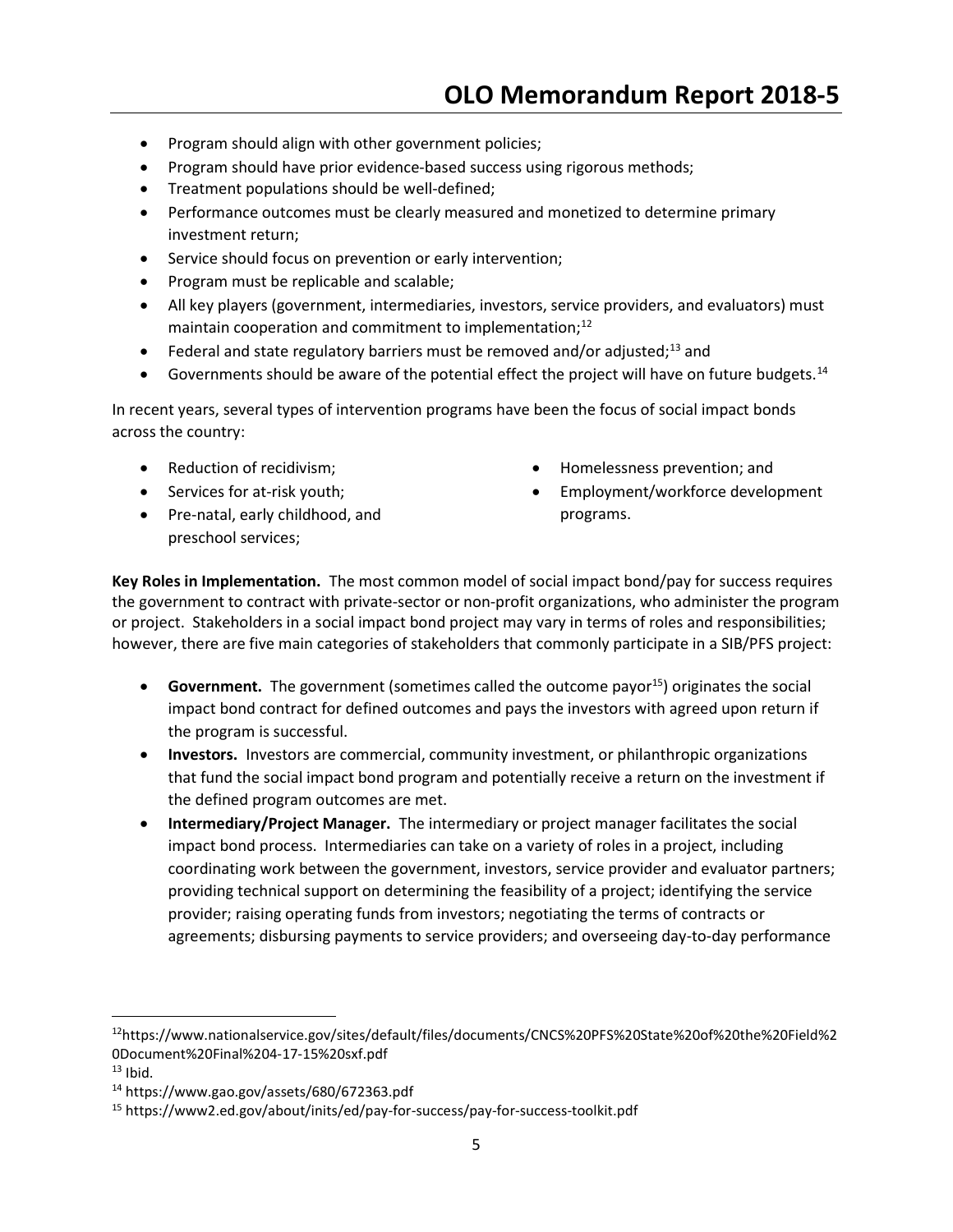management of the project. Intermediaries typically enter into a government contract to provide these services and usually receive a fee for the services they provide.<sup>16</sup>

- Service Provider. The service provider is the organization or company is contracted to deliver the intervention to the target population. The service provider can be a public or a private entity. Service providers usually have proven success in service delivery, capacity to collect and analyze data metrics for evaluation, and ability to scale up. $17$
- Independent Evaluator. An independent evaluator determines whether targeted outcome measures are achieved according to the terms and conditions of the agreement, determining whether investors are paid or not. In order to maintain independence, the evaluators are typically paid directly by the government, not by the intermediary or investors.<sup>18</sup>

Formation Process. Social impact bonds/pay for success projects are still a relatively new method for financing social programs. Jurisdictions have used a variety of model types including a standard model where the intermediary serves as the link between the government and investors/evaluators; an "investor-provider partnership" model with no intermediary; and a tiered system of SIBs structured around levels of investor risk.<sup>19</sup>

The Harvard Government Performance Lab's Social Impact Bonds: A Guide for State and Local Governments<sup>20</sup> provides a more detailed step-by-step manual for jurisdictions considering the pay-forsuccess/social impact bond approach. The following summarizes their identified steps.

<sup>16</sup> https://www.gao.gov/assets/680/672363.pdf

<sup>17</sup> http://digitalcommons.usm.maine.edu/cgi/viewcontent.cgi?article=1001&context=cepare\_funding <sup>18</sup>https://wws.princeton.edu/sites/default/files/content/Social%20Impact%20Bonds%202014%20Final%20Report.pdf

<sup>19</sup>https://www.nationalservice.gov/sites/default/files/documents/CNCS%20PFS%20State%20of%20the%20Field%2 0Document%20Final%204-17-15%20sxf.pdf

<sup>20</sup> https://govlab.hks.harvard.edu/files/siblab/files/social-impact-bonds-a-guide-for-state-and-localgovernments.pdf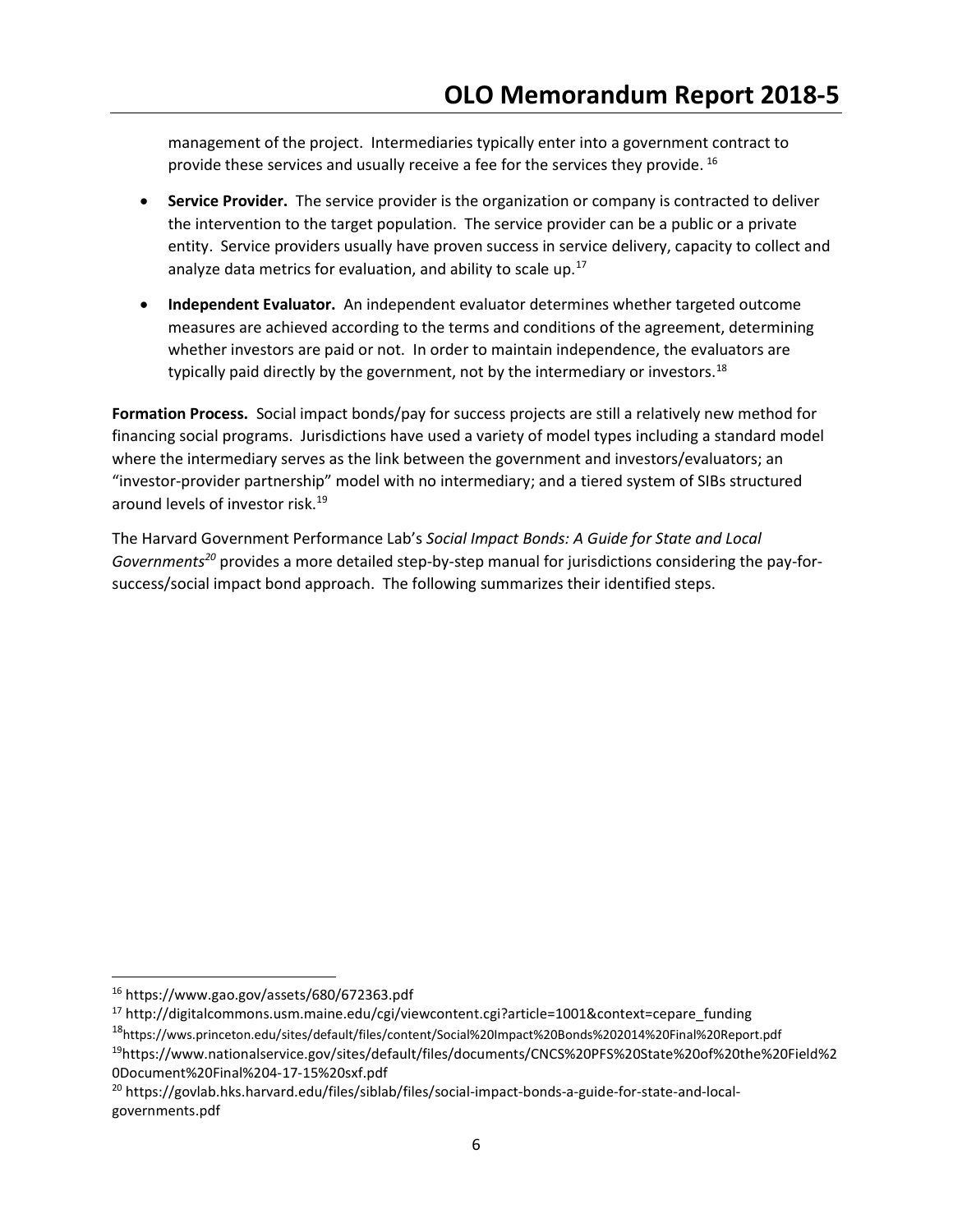| 1. | <b>Determining whether</b><br>SIBs are a Good Fit for<br><b>Your Organization</b> | Governments should consider whether following conditions are<br>present when deciding if a SIB is a good fit:<br>Enthusiasm and commitment among leadership;<br>Realistic ability to scale up;<br>$\bullet$<br>Alignment with overall performance goals; and<br>$\bullet$<br>Sufficient interest from investors.                                                                                                                                                                                                                                                                                                                                                                                                                                                                                     |
|----|-----------------------------------------------------------------------------------|------------------------------------------------------------------------------------------------------------------------------------------------------------------------------------------------------------------------------------------------------------------------------------------------------------------------------------------------------------------------------------------------------------------------------------------------------------------------------------------------------------------------------------------------------------------------------------------------------------------------------------------------------------------------------------------------------------------------------------------------------------------------------------------------------|
|    | 2. Selecting a Suitable Policy                                                    | Governments should use a variety of sources for social impact bond<br>program ideas, including internal discussions, already successful<br>programs, or a request for proposal. Ideas should be filtered out<br>based on policy priorities, potential for net benefits, and feasibility.                                                                                                                                                                                                                                                                                                                                                                                                                                                                                                             |
| з. | <b>Navigating the</b><br><b>Development Process</b>                               | The development of the SIB includes three types of tasks for<br>government:<br>Data Analysis: Match administrative data sets; analyze<br>historical baselines; choose target population; analyze<br>historical performance of specific providers; and conduct<br>analysis necessary to develop evaluation methodology.<br>Financial Modeling: Conduct a benefit-cost analysis; build a<br>$\bullet$<br>model of payment schedule options; and develop a financial<br>cash flow model for the project.<br>Structural: Begin initial engagement with potential partners;<br>$\bullet$<br>obtain authority from the legislature; undertake a<br>procurement process to engage services of an intermediary;<br>undertake a process to engage services of providers and hire<br>an independent evaluator. |
| 4. | <b>Putting All the Pieces</b><br><b>Together</b>                                  | During the development of the SIB contract, the government must<br>negotiate payment terms; support the raising of capital, develop<br>operating procedures, draft the contract, and establish plan for<br>expansion (if applicable).                                                                                                                                                                                                                                                                                                                                                                                                                                                                                                                                                                |
| 5. | Administering the<br>Program                                                      | The daily operations of the program should be handled by the<br>service provider. However, the government must monitor the<br>program, provide field assistance, and support evaluation efforts.                                                                                                                                                                                                                                                                                                                                                                                                                                                                                                                                                                                                     |
| 6. | <b>Wrapping Up</b>                                                                | At the end of a project, a jurisdiction must: (1) determine outcomes<br>and payments; (2) interpret the results; and (3) determine future of<br>social impact bond use.                                                                                                                                                                                                                                                                                                                                                                                                                                                                                                                                                                                                                              |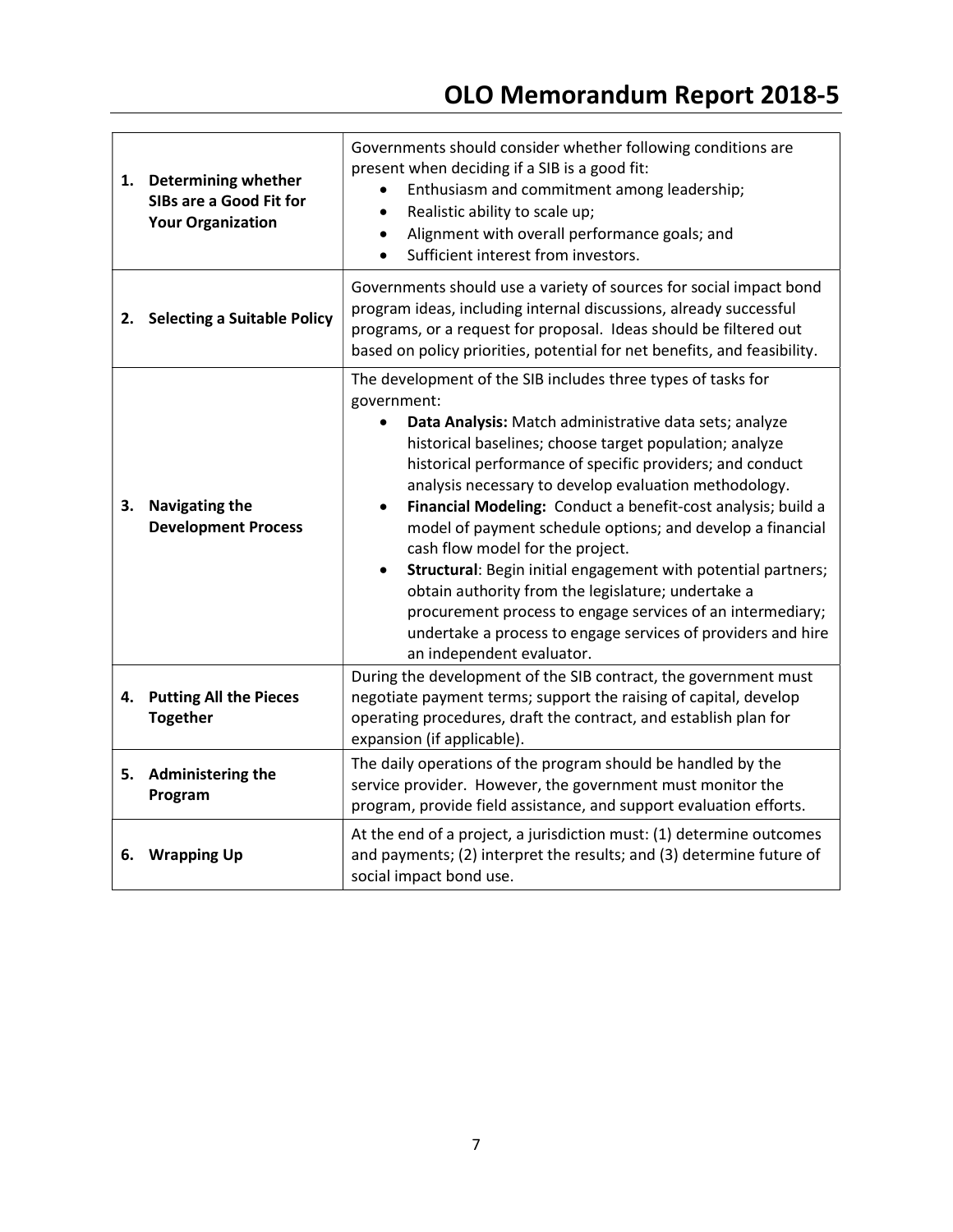Financing. The financing structure of a social impact bond/pay for success project typically combines elements of "pay for performance" and municipal bonds – a private investor(s) make an initial investment and is repaid if the agreed upon performance metrics are met. In the current SIB examples in the U.S., the philanthropic organizations or private investors assume the guarantor role and absorb any losses. Social impact bond/pay for success projects usually offer less than a 10% return for investors; however, SIBs may offer opportunities for investors to meet federal portfolio requirements, such as those identified under the Community Reinvestment Act.<sup>21</sup>

Most service providers are not in a strong enough financial position to deliver services for several years with no dedicated revenue, especially with the risk of not being repaid if they do not achieve the preagreed upon outcomes. For this reason, SIB/PFS contracts are usually accompanied by financing agreements with investors that provide upfront capital to support service delivery throughout the project period.<sup>22</sup>

## C. Social Impact Bonds/Pay for Success Benefits and Concerns

 $\overline{a}$ 

Social impact bonds or pay for success projects have potential to increase funding and accountability for social service programs that have proven successful. However, critics express concerns that private investors should not be in the business of traditional public service delivery. This section summarizes the potential benefits and concerns on the use of social impact bonds.

Social Impact Bond/Pay for Success Benefits. SIB/PFS projects can provide the government with a mechanism to fund social programs and spur innovation. This section summarizes the potential benefits of social impact bonds identified by stakeholders and social impact bond organizations.

<sup>&</sup>lt;sup>21</sup> From https://www.ffiec.gov/cra/ - "The Community Reinvestment Act (CRA), enacted by Congress in 1977 (12 U.S.C. 2901) and implemented by Regulations 12 CFR parts 25, 228, 345, and 195, is intended to encourage depository institutions to help meet the credit needs of the communities in which they operate. <sup>22</sup> http://digitalcommons.usm.maine.edu/cgi/viewcontent.cgi?article=1001&context=cepare\_funding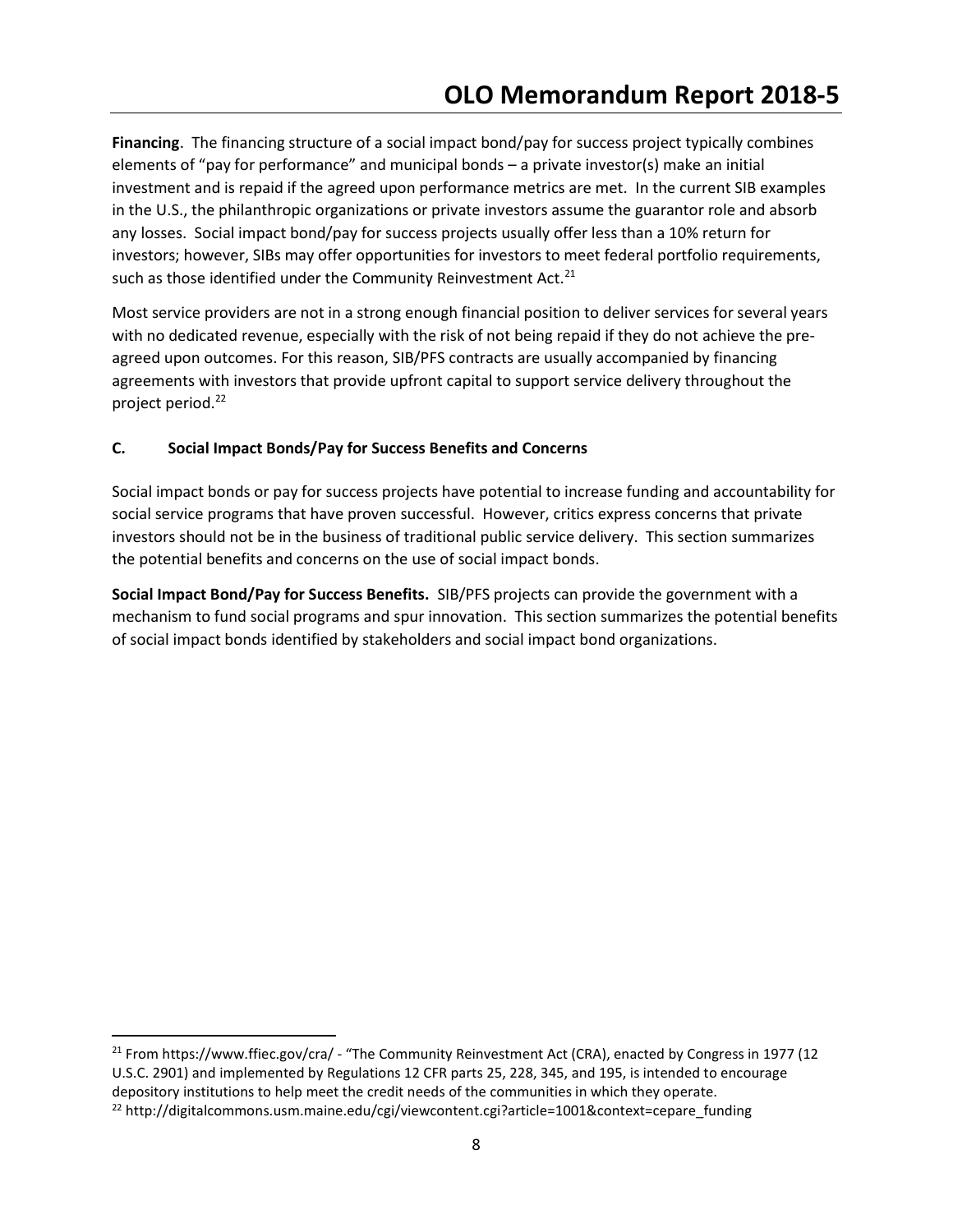| <b>Risk Protection</b>                                                       | Social impact bonds shift financial risk away from government agencies to the<br>private sector while retaining the potential social benefit for the public,<br>enabling government officials to pursue addressing social issues without the risk<br>of funding unsuccessful programs with taxpayer money. <sup>23</sup>                                                          |
|------------------------------------------------------------------------------|-----------------------------------------------------------------------------------------------------------------------------------------------------------------------------------------------------------------------------------------------------------------------------------------------------------------------------------------------------------------------------------|
| <b>Market Incentives</b>                                                     | Social impact bonds create a market incentive for an investor to fund a social<br>program, which may not be otherwise funded (particularly when there is little<br>political will to fund the program). The public is less likely to oppose SIBs than<br>other social programs because the government only pays for programs that<br>successfully reduce a social problem. 24     |
| <b>Increased</b><br><b>Accountability and</b><br><b>Data Integration</b>     | Because the pay out of a social impact bond is based on performance, data is<br>necessary to identify target populations, track progress over time, and support<br>payout for investors if the program is successful. <sup>25</sup>                                                                                                                                               |
| <b>Return on Financial and</b><br><b>Social Investments</b>                  | In addition to the financial return on investments if performance metrics are<br>met, investors often receive positive feedback/press for making investments in<br>programs with social impact.                                                                                                                                                                                   |
| <b>Improved Effectiveness</b><br>and Efficiency of Social<br><b>Programs</b> | Typically, SIB/PFS projects are used on proven programs. The flexibility of social<br>impact allows funding to shift toward effective approaches more easily than in<br>traditional government contracts. Further, SIBs improve the effectiveness of<br>social programs by establishing reliable metrics for measuring performance and<br>allowing for creativity. <sup>26</sup>  |
| <b>Ability to Scale Up</b>                                                   | SIB/PFS projects increase funding for providers to expand their operations and<br>allow investment in capital up-front. As a result, service providers can rapidly<br>scale up practices that have proven successful. <sup>27</sup>                                                                                                                                               |
| <b>Increased</b><br>Collaboration                                            | Traditionally, many government social services are "siloed," not integrated<br>across departments. SIB/PFS projects target outcomes for populations or<br>individuals rather than the output of specific services, allowing for multiple<br>government agencies and other organizations to work collaboratively to find<br>solutions for difficult social problems. <sup>28</sup> |
| <b>Increased Flexibility</b>                                                 | Compared to traditional government contracts, SIB/PFS can allow for more<br>flexibility in service delivery. Contracts do not specify service providers' day-to-<br>day operations and funding, but rather the outcomes of the program, allowing<br>for service providers to tailor their approaches to meet the needs of the target<br>population. <sup>29</sup>                 |
| <b>Government Savings</b>                                                    | Successful SIB programs may result in substantial government savings as<br>intermediaries innovate to find more efficient ways to deliver services.<br>Typically, the return to investors is based on the cost savings calculated by the<br>government, based on costs that would have otherwise been required.                                                                   |

<sup>23</sup>https://wws.princeton.edu/sites/default/files/content/Social%20Impact%20Bonds%202014%20Final%20Report.pdf <sup>24</sup> https://wws.princeton.edu/sites/default/files/content/Social%20Impact%20Bonds%202014%20Final%20Report.pdf

<sup>25</sup> https://wws.princeton.edu/sites/default/files/content/Social%20Impact%20Bonds%202014%20Final%20Report.pdf

<sup>26</sup> https://wws.princeton.edu/sites/default/files/content/Social%20Impact%20Bonds%202014%20Final%20Report.pdf

<sup>27</sup>https://wws.princeton.edu/sites/default/files/content/Social%20Impact%20Bonds%202014%20Final%20Report.pdf

<sup>28</sup> https://www.gao.gov/assets/680/672363.pdf

<sup>29</sup> https://www.gao.gov/assets/680/672363.pdf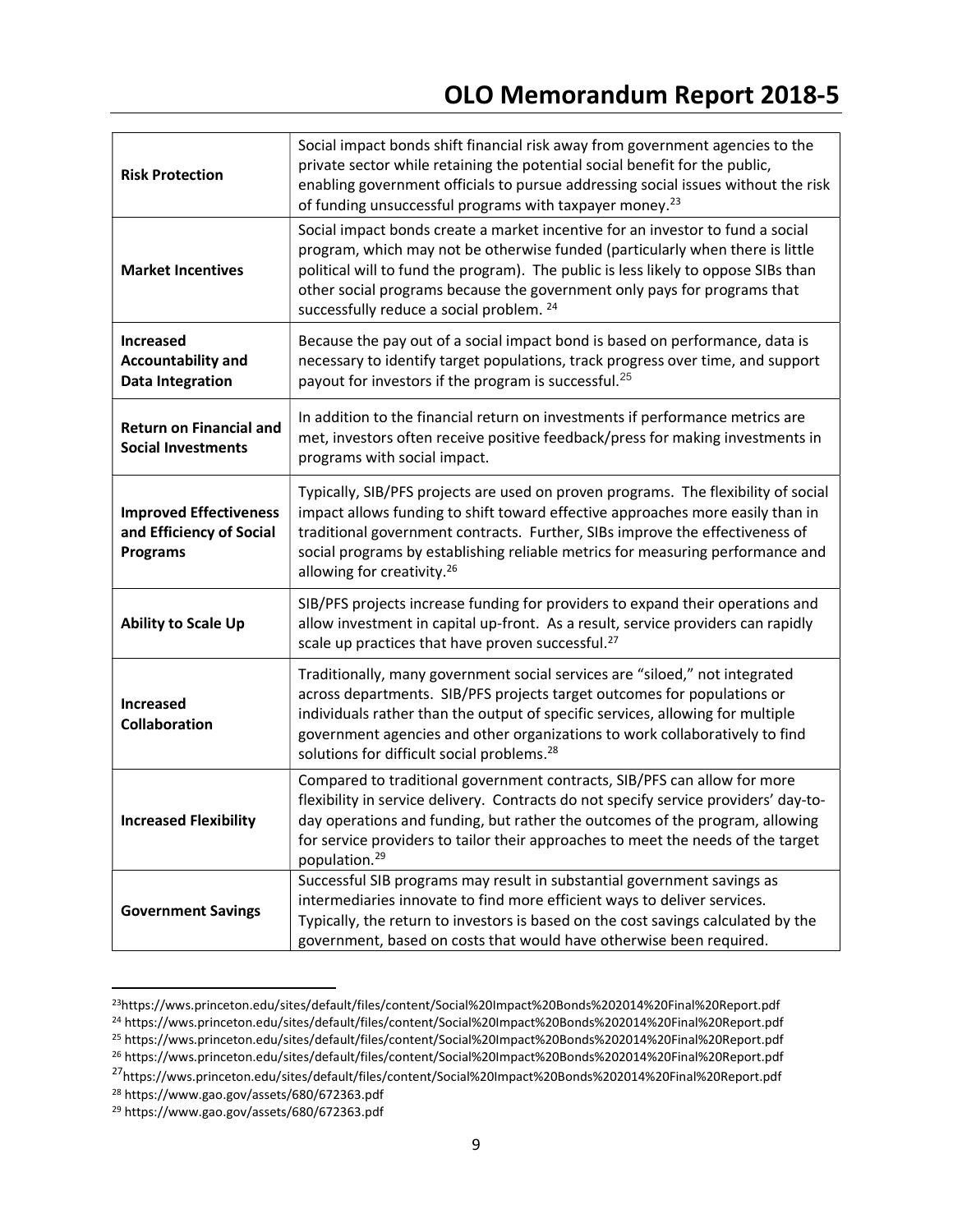Social Impact Bond Concerns. The following summarizes concerns about social impact bonds and other pay for success models used by governments across the country.

| Administrative<br>Costs                                     | Negotiating and implementing a complicated SIB/PFS with other stakeholders can<br>be time-consuming and, as a result, costlier. <sup>30</sup> Some critics have argued that, given<br>the extra costs associated with intermediaries and investors in addition to the<br>administrative costs of the government, using a social impact bond to implement a<br>program is inherently more expensive than providing the prevention program as a<br>direct government service. <sup>31</sup>                                                                                                          |
|-------------------------------------------------------------|----------------------------------------------------------------------------------------------------------------------------------------------------------------------------------------------------------------------------------------------------------------------------------------------------------------------------------------------------------------------------------------------------------------------------------------------------------------------------------------------------------------------------------------------------------------------------------------------------|
| <b>Development</b><br><b>Time</b>                           | SIB/PFS contracts are complicated and therefore, can take a significant amount of<br>time to create. Some jurisdictions report that social impact bond contracts can take<br>up to two years to complete. <sup>32</sup>                                                                                                                                                                                                                                                                                                                                                                            |
| Impact on<br><b>Service</b>                                 | Because SIB/PFS focus on the delivery of defined performance metrics, critics<br>believe that service providers may prioritize the delivery of those metrics over<br>overall service quality. <sup>33</sup>                                                                                                                                                                                                                                                                                                                                                                                        |
| Organizational<br>Capacity                                  | Typically, SIB/PFS projects are used for already established and successful programs.<br>However, organizational capacity of a service provider that can be temporarily built<br>up by a contract may not be sustainable for the organization over time. <sup>34</sup>                                                                                                                                                                                                                                                                                                                             |
| <b>Profit Motive</b>                                        | Critics argue that SIB/PFS is currently being used for program areas such as<br>education, healthcare, workforce development, housing - where profits should not<br>be the priority. These are areas where the government and charity organizations<br>should provide services because of the social impact, not the bottom line. 35                                                                                                                                                                                                                                                               |
| Difficulty in<br><b>Measuring</b><br>Impact                 | Critics express concerns that the performance metrics may be "gamed" or inflated<br>to ensure that the payout is made to investors.<br>36                                                                                                                                                                                                                                                                                                                                                                                                                                                          |
| Performance                                                 | The government does not pay investors unless specified performance metrics are<br>met and therefore the external organization has strong incentives to do its best to<br>achieve the outcomes. However, if the organization does not feel as if the metrics<br>are going to be met, critics believe that service providers could just walk away from<br>the project if the contract allows it. This would leave the target population who are<br>actually benefiting from the program (even if not meeting performance metrics)<br>disadvantaged with no access to the intervention. <sup>37</sup> |
| <b>Service</b><br><b>Delivery Post-</b><br><b>Financing</b> | If a SIB/PFS project is successful, governments must decide whether and how to<br>continue to fund the program in future year. The government must decide whether<br>it may be more cost-effective for the government to take on the role of financing<br>the project or continue with the SIB/PFS financing or other performance-based<br>contract.                                                                                                                                                                                                                                               |

 $\overline{a}$ 

<sup>30</sup> https://wws.princeton.edu/sites/default/files/content/Social%20Impact%20Bonds%202014%20Final%20Report.pdf

<sup>31</sup> https://www.gao.gov/assets/680/672363.pdf

<sup>32</sup> https://epaa.asu.edu/ojs/article/view/2640/1918

<sup>33</sup> http://www.thirdway.org/report/social-impact-bonds-a-new-model-for-investing-in-social-services

<sup>34</sup> https://epaa.asu.edu/ojs/article/view/2640/1918

<sup>35</sup> https://wws.princeton.edu/sites/default/files/content/Social%20Impact%20Bonds%202014%20Final%20Report.pdf

<sup>36</sup> https://wws.princeton.edu/sites/default/files/content/Social%20Impact%20Bonds%202014%20Final%20Report.pdf

<sup>37</sup> https://www.gao.gov/assets/680/672363.pdf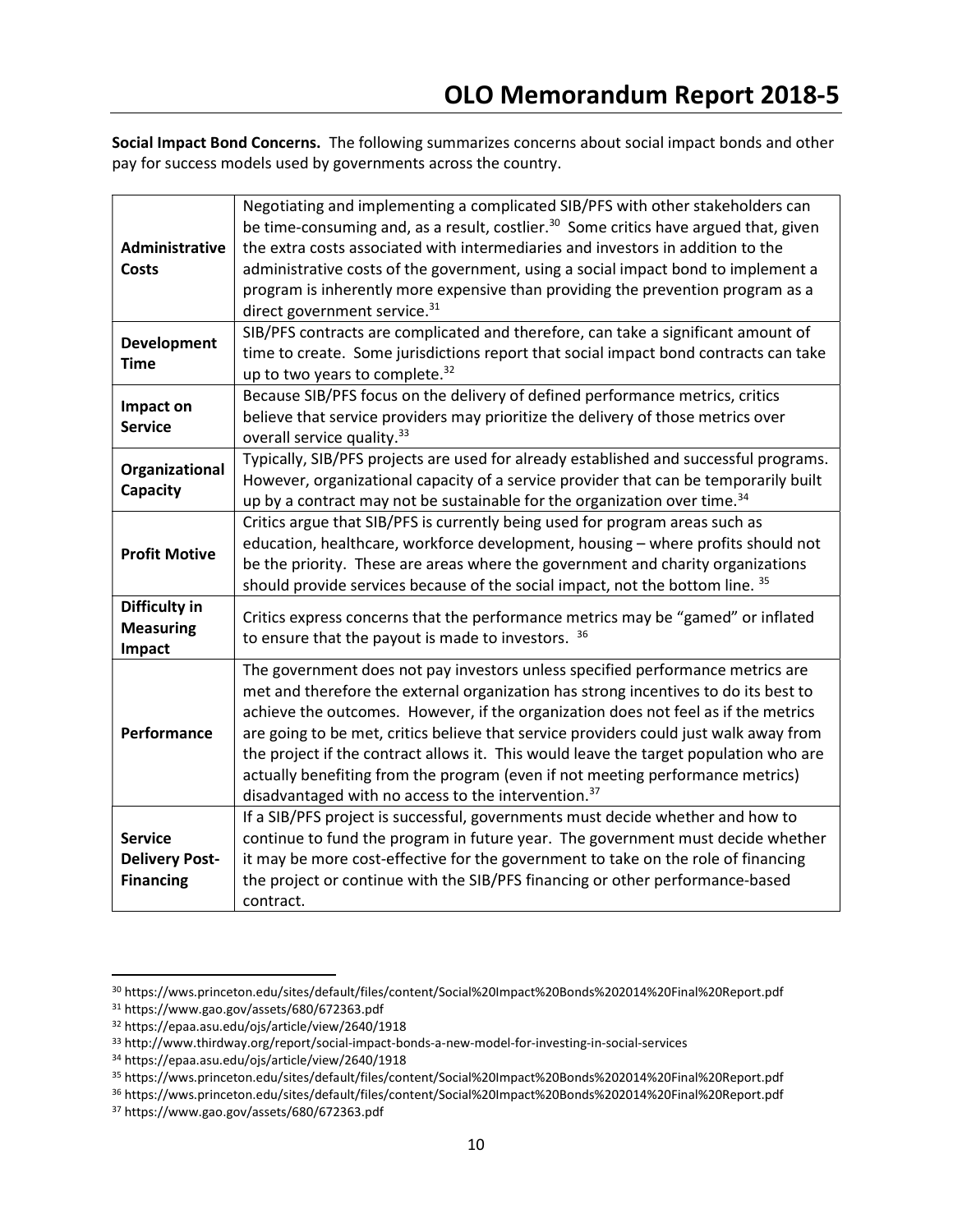# D. Social Impact Bond/Pay for Success Tools and Resources Available for Governments

This section highlights the resources and tools available to jurisdictions and other organization who are considering the use of SIB/PFS, both generally and specifically for early childhood education.

Non Profit Finance Fund (NFF). The NFF is a nonprofit organization that consults and invests in pay for success projects around the country. The organization's specific work includes: investments in PFS projects, consulting on and administering grant programs, and providing training and resources such as market reports/analysis and the Pay for Success Learning Hub.<sup>38</sup>

Social Innovation Fund (SIF). Launched in 2010, the Social Innovation Fund is a program of the Corporation for National and Community Service that provides grants to intermediaries who in turn identify and grow nonprofits in three focus areas— "youth development, economic opportunity, and healthy futures."<sup>39</sup> The SIF provides organizations and jurisdictions with resources and tools on innovative financing practices, including pay for success. One of SIF's programs, the Pay for Success Program (launched in 2014), grants funds to experienced social finance institutions or government entities to run open competitions to select, fund, and support PFS projects that produce measurable outcomes in low-income communities across the country.<sup>40</sup>

Harvard Kennedy School Government Performance Lab. The Government Performance Lab provides technical support to jurisdictions implementing social impact bonds, including assistance with project development, results-driven contracting, and government performance improvement. The Lab also conducts independent review of Pay for Success projects.<sup>41</sup>

Social Impact Bond Intermediaries. As discussed earlier, social impact bond intermediaries play an essential role in managing social impact bond projects. Because of the proliferation of pay for success throughout the country, the number of intermediaries has increased in recent years. The most prominent organization, Social Finance, is the non-profit which structured and managed the first SIB project in the world. Other intermediary organizations include Third Sector Capital Partners, Private Capital for Public Good, and Finance for Good.<sup>42</sup>

Early Childhood Education Resources. As discussed earlier, early childhood education is one of the program areas in which stakeholders and jurisdictions believe social impact bonds could be beneficial. This section summarizes the efforts of two Washington, D.C. think tanks (Brookings Institute and Urban Institute) and the United States Department of Education (USDE) to support and guide the implementation of social impact bond/pay for success specifically for early childhood education.

 $\overline{a}$ 

<sup>38</sup> https://www.nonprofitfinancefund.org/

<sup>39</sup> https://www.nationalservice.gov/programs/social-innovation-fund

<sup>40</sup> https://www.nationalservice.gov/programs/social-innovation-fund/our-programs/pay-success

<sup>41</sup> https://govlab.hks.harvard.edu/our-projects

<sup>42</sup> https://www.forbes.com/sites/jonhartley/2014/09/15/social-impact-bonds-are-goingmainstream/#57093ccd6306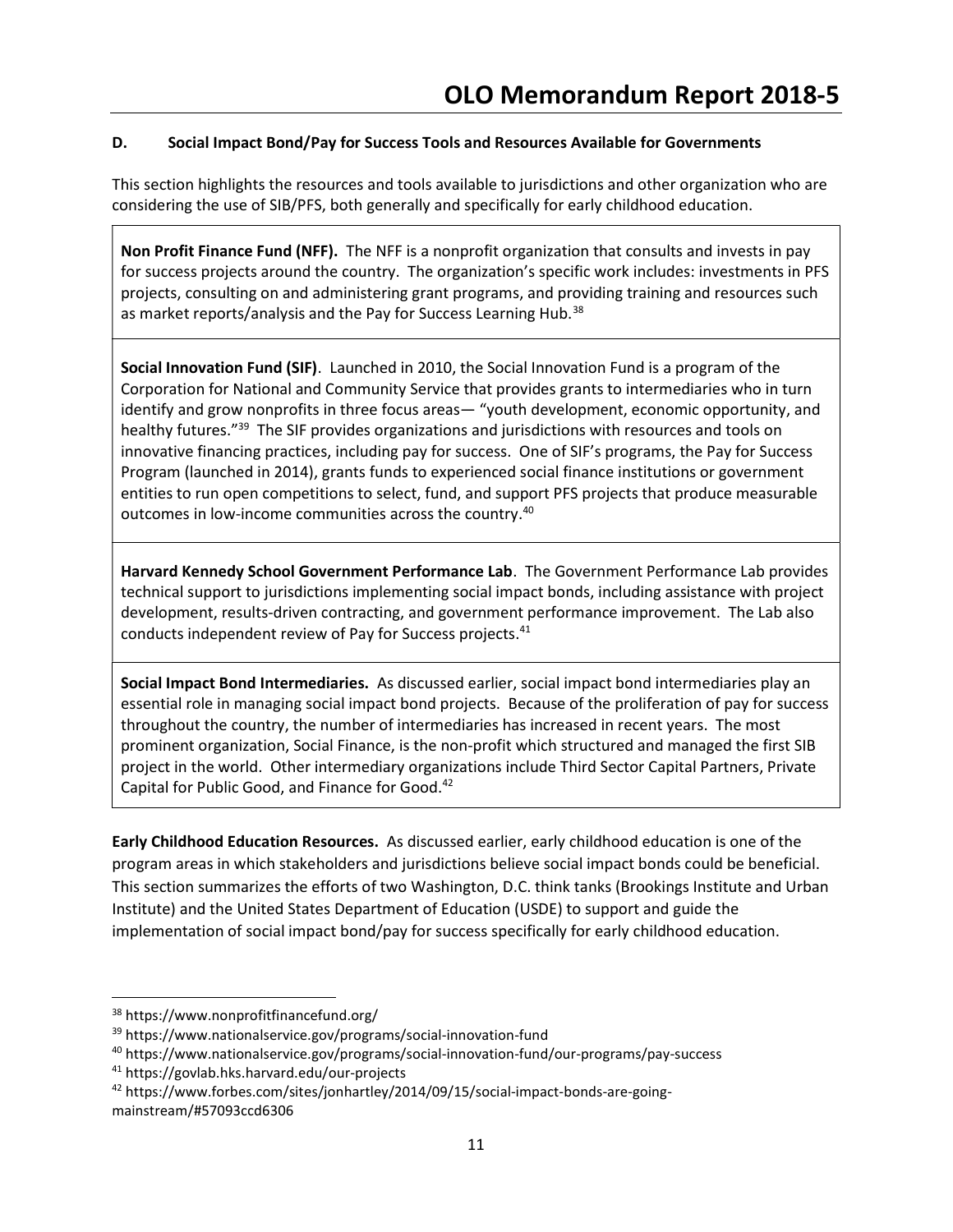United States Department of Education (USDE). Under the Obama Administration and continued in the Trump Administration, the USDE awarded numerous grants to innovative education initiatives, including pay for success efforts. As part of its support, the USDE published Pay for Success Feasibility Tool Kit, Considerations for State and Local Leaders in October 2017 to provide general information on PFS, including the three typical phases of a PFS project. The Toolkit includes the following: (1) Pay for Success Phases Checklist; (2) Pay for Success Resources; (3) Support for Education-Focused Pay for Success Projects; (4) Outcome Measurement Questions Checklist; (5) Data and Evaluation Resources; and (6) Cost-Benefit Resources.<sup>43</sup>

Brookings Institute. In 2015, the Brookings Institute published Identifying Education Outcomes for Social Impact Bonds for Early Childhood,<sup>44</sup> in collaboration with the Institute for Child Success and the Ounce of Prevention Fund. The report identified what types of performance metrics should be used for social impact bond contracts in early childhood education:

- Meaningful outcome indicators should be empirically predictive of the life trajectory of a child and should include a longer timeframe;
- Measurable outcomes should use simple, accurate, and consistent measurement tools; and
- Timely outcomes should be achieved in a reasonable timeframe because investor interest is critical. However, short term outcomes should not be the end goal but rather proxies for longer term outcomes.

In January 2016, the Brookings Institute followed up with Using Impact Bonds to Achieve Early Childhood Development Outcomes in Low- and Middle-Income Countries,<sup>45</sup> that detailed steps on how to implement and evaluate early childhood education social impact bonds, particularly for low- and middle- income countries. Some of the specific performance metrics identified in the United States include: kindergarten readiness, primary school repetition rate, or special education avoidance.

Urban Institute. In 2015, the Urban Institute launched its Pay for Success (PFS) Initiative to support, design, and evaluate PFS project efforts across the country. The Institute's PFS Project Assessment Tool<sup>46</sup> describes essential elements of a project, provides a scoring system to help jurisdictions evaluate a project, and makes recommendations for improvement. In addition, the Institute created the Early Childhood Education (ECE) Toolkit, which is designed to guide jurisdictions through a PFS project in early childhood education:

PFS + ECE: Evaluation Design;

- PFS + ECE: Project and Performance Management;
- PFS + ECE: Program Funding and Financing;
- PFS + ECE: The State of the Science on Early Childhood Interventions;
- **•** PFS + ECE: Using Data to Inform Decision-making; and
- PFS + ECE: Outcomes Measurement and Pricing.

<sup>43</sup> https://www2.ed.gov/about/inits/ed/pay-for-success/pay-for-success-toolkit.pdf

<sup>44</sup> https://www.brookings.edu/blog/education-plus-development/2015/02/13/identifying-education-outcomesfor-social-impact-bonds-for-early-childhood/

<sup>45</sup> https://www.brookings.edu/wp-content/uploads/2016/07/Impact-Bonds-for-ECDweb.pdf

<sup>46</sup> http://pfs.urban.org/library/content/pay-success-project-assessment-tool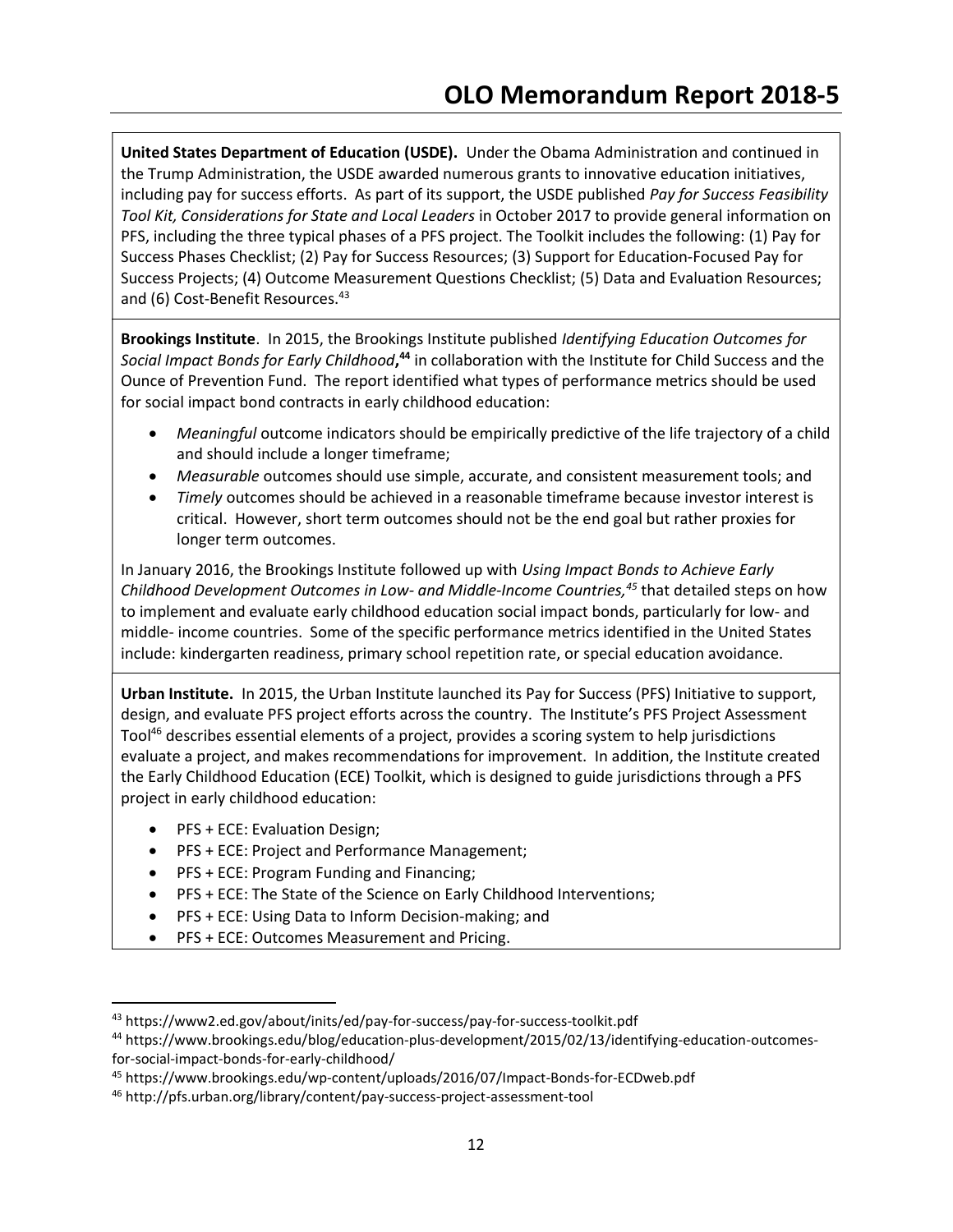# E. Social Impact Bond/Pay for Success Case Studies

The implementation of social impact bonds/pay for success projects in the United States is relatively new. Because of this, the number of case studies with final results is limited. A preliminary review of SIB/PFS projects in the United States shows mixed results. OLO summarized five case studies of social impact bonds/pay for success projects, including two early childhood education projects. The following table is a summary of the five case studies OLO identified, followed by a more detailed description of each case study. Overall, while most SIB/PFS projects in the United States have not yet formally be evaluated yet, four of the five case studies that OLO identified have shown preliminary positive results.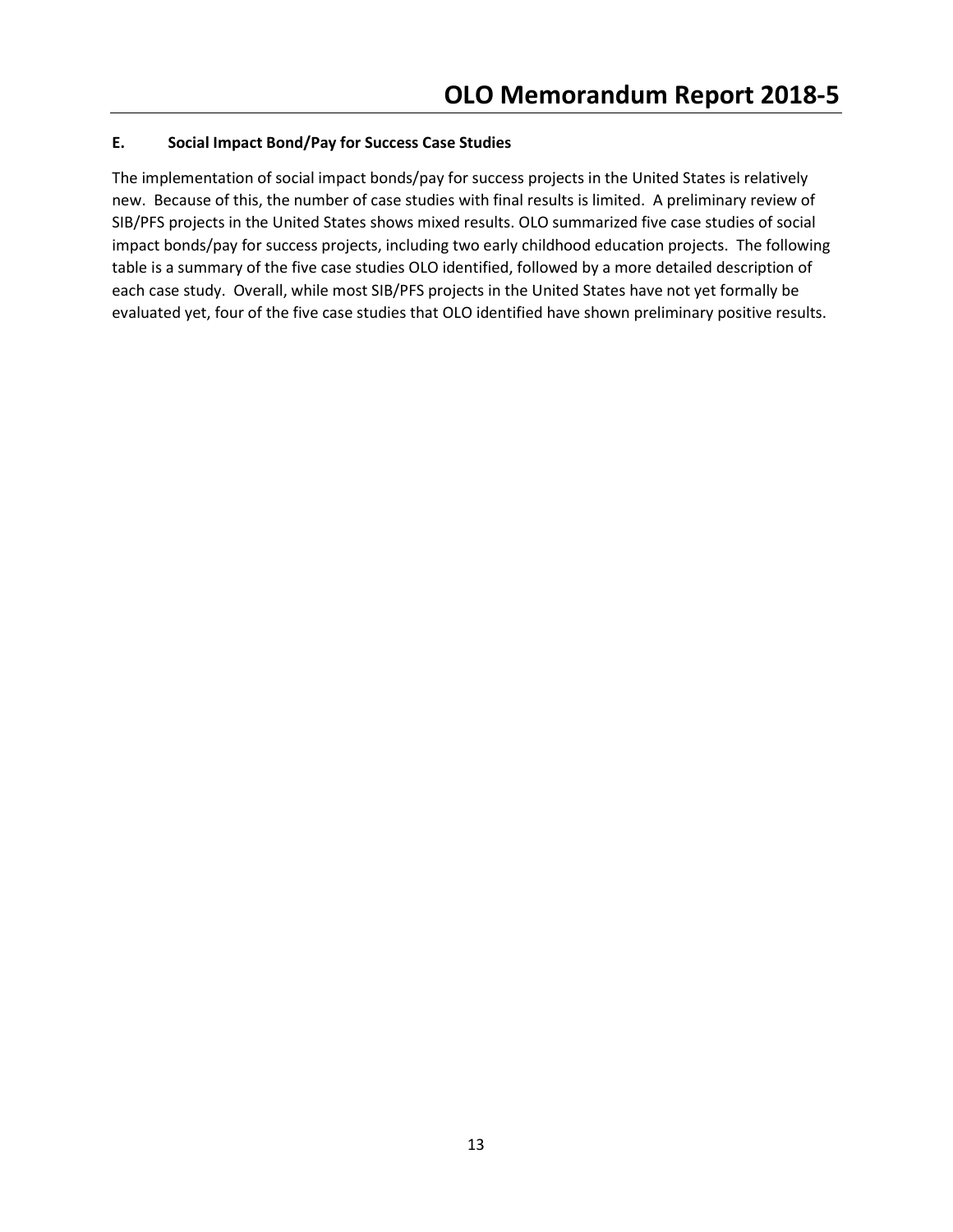|                           | <b>Adolescent Behavioral</b><br><b>Learning Experience, Rikers</b><br>Island NYC (2013)            | <b>Chicago Child-Parent Center</b><br>Initiative (2014)                              | <b>Utah High Quality</b><br>Preschool Program (2013)                                      | <b>Partnering for Family</b><br>Success, Cuyahoga<br><b>County OH (2015)</b>                     | <b>Massachusetts Juvenile</b><br><b>Justice Pay for Success</b><br>Initiative (2014)                         |
|---------------------------|----------------------------------------------------------------------------------------------------|--------------------------------------------------------------------------------------|-------------------------------------------------------------------------------------------|--------------------------------------------------------------------------------------------------|--------------------------------------------------------------------------------------------------------------|
| <b>Policy Area</b>        | Youth Recidivism                                                                                   | Early Childhood                                                                      | Early Childhood Education                                                                 | Homelessness and Foster<br>Care                                                                  | Youth Recidivism                                                                                             |
| <b>Target Population</b>  | Estimated 3,000 16-18-year<br>olds entering Rikers Island<br>with a stay of more than<br>four days | 2,620 4-year old public<br>school students eligible for<br>free and reduced lunch    | 3,500 3-and 4-year olds<br>eligible for free lunch                                        | 135 homeless parents<br>with children in foster<br>care                                          | 929 17-24-year-old men<br>on probation/parole,<br>incarcerated, or exiting<br>the juvenile justice<br>system |
| <b>Outcome Metrics</b>    | Reduction of "reentry bed-<br>days"                                                                | Increase kindergarten<br>readiness and literacy,<br>decrease in special<br>education | Reduction in the use of<br>special education services                                     | Reduction of length of<br>stay in out-of-home<br>foster care                                     | Reduction of incarcerated<br>bed-days, increase in job<br>readiness and<br>employment                        |
| <b>Evaluation Design</b>  | Quasi-experimental,<br>comparison to cohort<br>entering Rikers prior to start<br>of ABLE program   | Quasi-experimental,<br>comparison to children<br>never enrolled in preschool         | Longitudinal study of<br>children in program                                              | Comparison of eligible<br>families which are<br>randomly assigned to<br>program or control group | Randomized Controlled<br>Trial                                                                               |
| <b>Size of Investment</b> | \$9.6 million                                                                                      | \$16.9 million                                                                       | \$7 million                                                                               | \$4 million                                                                                      | \$21.76 million                                                                                              |
| Payout                    | \$11.7 million                                                                                     | \$34 million                                                                         | Not Available                                                                             | \$5 million                                                                                      | \$27 million                                                                                                 |
| <b>Current Status</b>     | Program terminated in 2015<br>because did not meet<br>performance goals                            | Final evaluation not<br>completed - initial results<br>positive                      | Initial evaluation showed<br>performance met goals;<br>initial payments have been<br>made | Final evaluation not<br>completed - initial results<br>positive                                  | No evaluation completed,<br>internal reports show<br>positive results                                        |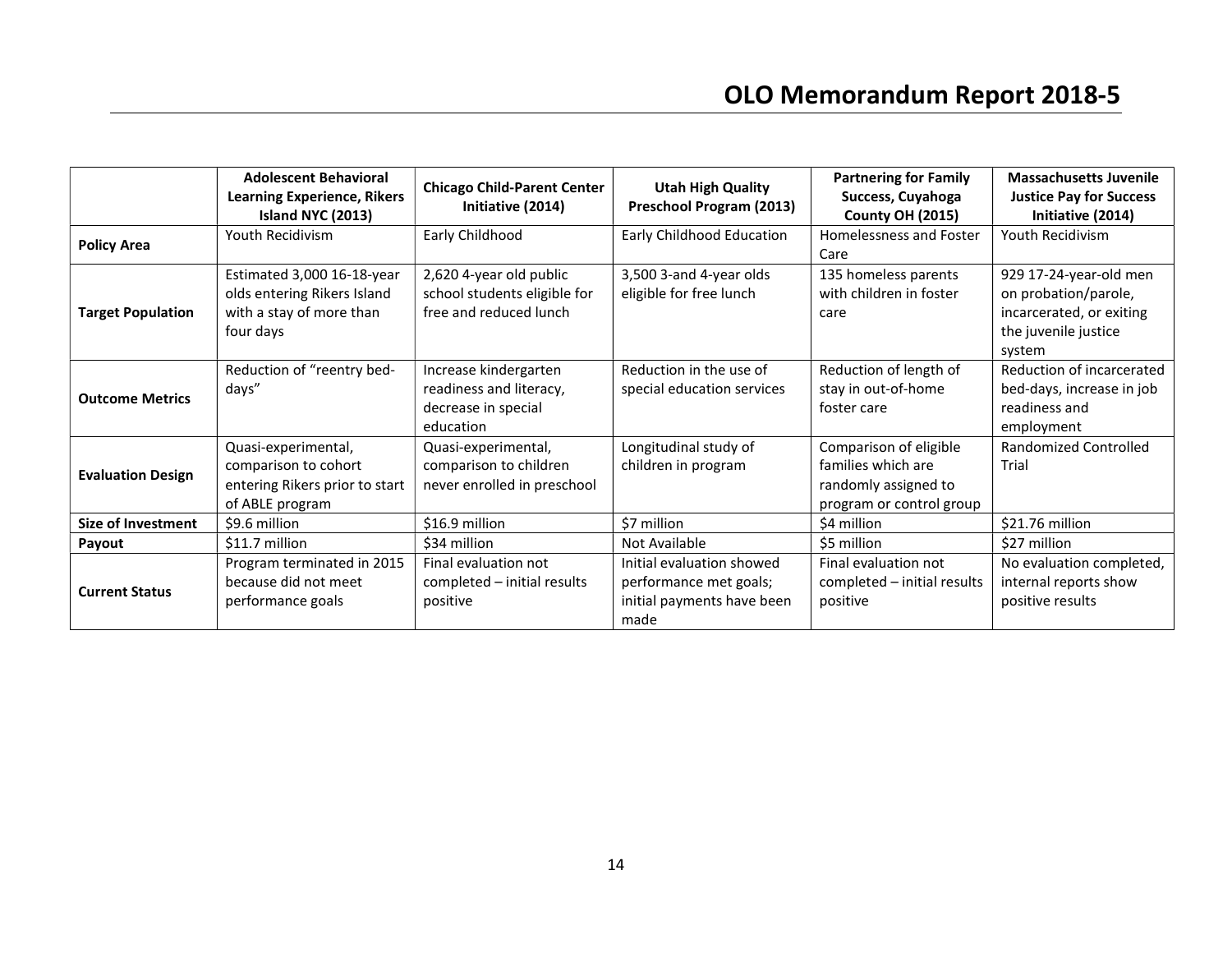# ABLE – Adolescent Behavioral Learning Experience New York City – Rikers Island

## Implementation Date. February 2013

Issue/Intervention. Program aimed at 16-18-year-old youth detained at Rikers Island. The program attempts to break the cycle of reincarnation using the Moral Reconation Therapy - an evidence-based intervention that focuses on improving social skills, personal responsibility, and decision making.

Population. 3,000 Youth

## Stakeholders.

| Government       | New York City                                  |
|------------------|------------------------------------------------|
| Intermediary     | <b>MDRC</b>                                    |
| Service Provider | Osborne Association, Friends of Island Academy |
| <b>Investors</b> | Goldman Sachs, Bloomberg Philanthropies        |
| Evaluator        | Vera Institute of Justice                      |

**Outcome Goals.** Reduction of Teenage Recidivism by 10%

**Program Cost & Pay Out.** Goldman Sachs was scheduled to grant \$9.6 million to New York City (with Bloomberg Philanthropies guaranteeing \$6 million or 83% of the loan). If the program is successful, the payout would be:

- 8.5% reduction in recidivism would repay Goldman Sachs its investment; and
- Greater than 10% reduction would have resulted in profit for Goldman (between \$500K and \$2.1 million depending up rate of reduction).

Result. The Vera Institute of Justice evaluation found that program did not reduce recidivism and therefore did not meet the pre-defined threshold of success. While 87% of youth entered jail during the program and were held for seven or more days were able to attend at least one class, the change in recidivism for the eligible 16- to 18-year-olds, adjusted for external factors, was not statistically significant when compared to the matched historical comparison group. Further, youth in the program showed similar trends in rates of recidivism over time compared to 19-year-olds who were not in the program, indicating that any shifts were the result of factors other than the ABLE program.

The program was terminated in July 2015, with Goldman Sachs reporting a \$1.2 million-dollar loss and Bloomberg Philanthropies not receiving any success payments (after investing \$6 million).

- https://ssir.org/up\_for\_debate/article/the\_payoff of pay for success
- https://nonprofitquarterly.org/2015/08/07/what-we-learned-from-the-failure-of-the-rikers-island-socialimpact-bond/
- https://www.mdrc.org/project/social-impact-bond-project-rikers-island#overview
- http://www.nyc.gov/html/om/pdf/2012/sib\_fact\_sheet.pdf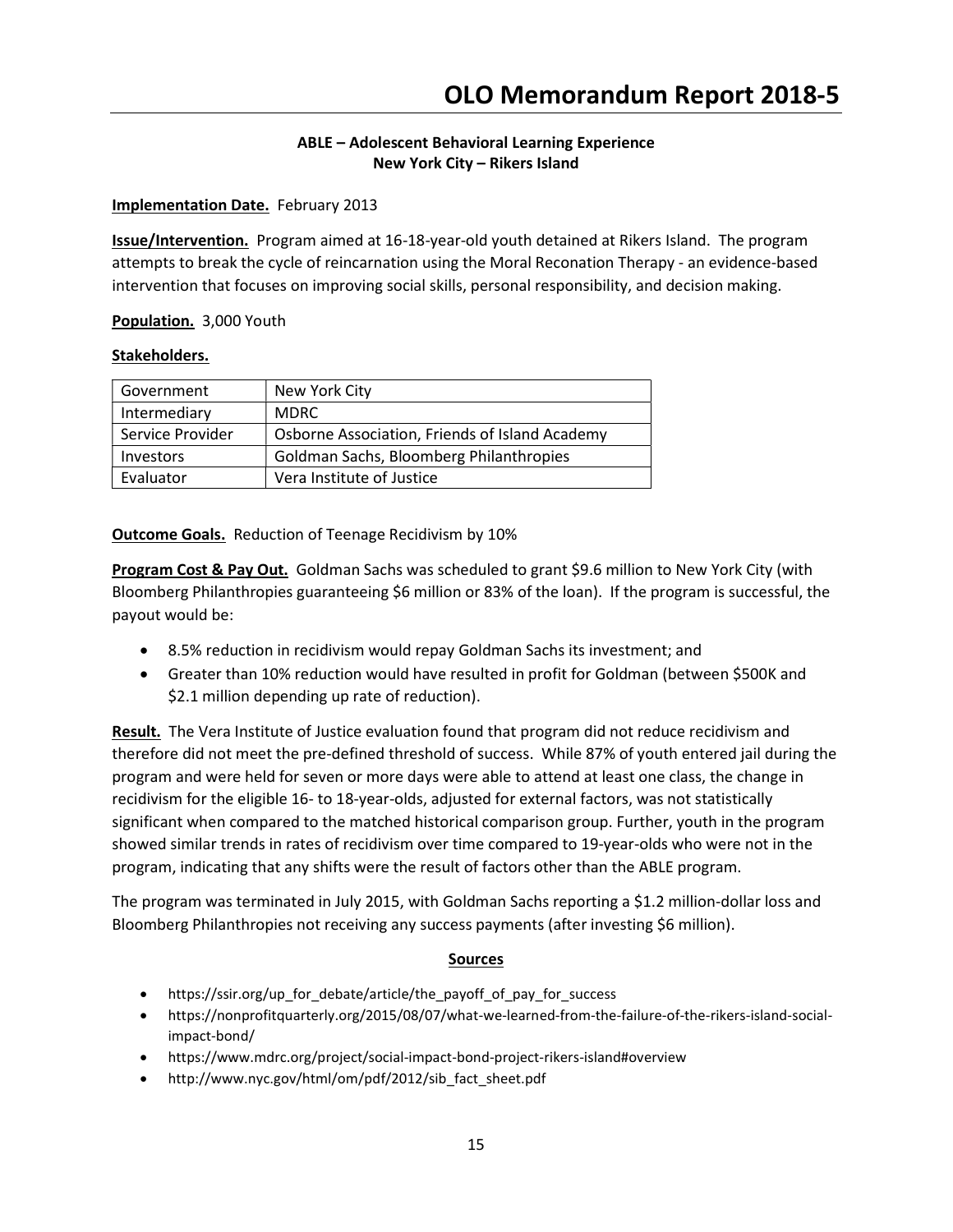# Expansion of Child-Parent Center (CPC) Early Childhood Program Chicago, Illinois

## Implementation Date. December 2014

Issue/Intervention. The Child-Parent Center (CPC) model is one of the most successful and longestrunning early childhood interventions in the country, serving low-income families living in communities with a shortage of publicly funded, high-quality pre-K education. The CPC model provides half-day preschool and parent support, including a team of professionals that align and coordinate curriculum, intensive family supports, parent involvement and engagement, effective learning experiences through the Creative Curriculum, and professional development for teachers.

Chicago's first pay for success project, the CPC expanded this program to six city public schools over the course of four years beginning in the 2014-2015 school year. In 2015-2016, two additional sites were added to the project.

Population. 2,620 public school children over 4 years - the first cohort (2014/2015 school year) will include 374 students, second and third years will add 782 children each year, and another 680 children in the 4<sup>th</sup> year.

#### Stakeholders.

| Government       | City of Chicago                                                          |
|------------------|--------------------------------------------------------------------------|
| Intermediary     | IFF (formerly Illinois Facilities Fund) and Metropolitan Family Services |
| Service Provider | <b>Chicago Public Schools</b>                                            |
| <b>Investors</b> | Goldman Sachs Social Impact Fund, Northern Trust, J.B. and M.K.          |
|                  | Pritzker Family Foundation, Finnegan Family Foundation                   |
| Evaluator        | <b>SRI International</b>                                                 |

**Outcome Goals.** A 50% increase in kindergarten readiness, a 50% increase in 3<sup>rd</sup> grade literacy, and 44.5% reduction in the usage of special education services among program participants.

Program Cost & Pay Out. The total investment for this pay for success project was \$16.9 million, with the following breakdown:

- Goldman Sachs Social Impact Fund \$7.4 million;
- Northern Trust Corp \$5.4 million;
- JB & MK Pritzker Family Foundation \$4 million;
- City of Chicago & Chicago Public Schools \$9.4 million; and
- State of Illinois \$4.5 million

If the program is successful, the payouts will include \$2,900 for each child who is school-ready for kindergarten, \$750 for each child who is literacy-proficient in grade 3, and \$9,100 for each year a CPC participant avoids special education as compared to a matched comparison group without preschool services. The investors anticipate a total payout about approximately \$25 million, according to Chicago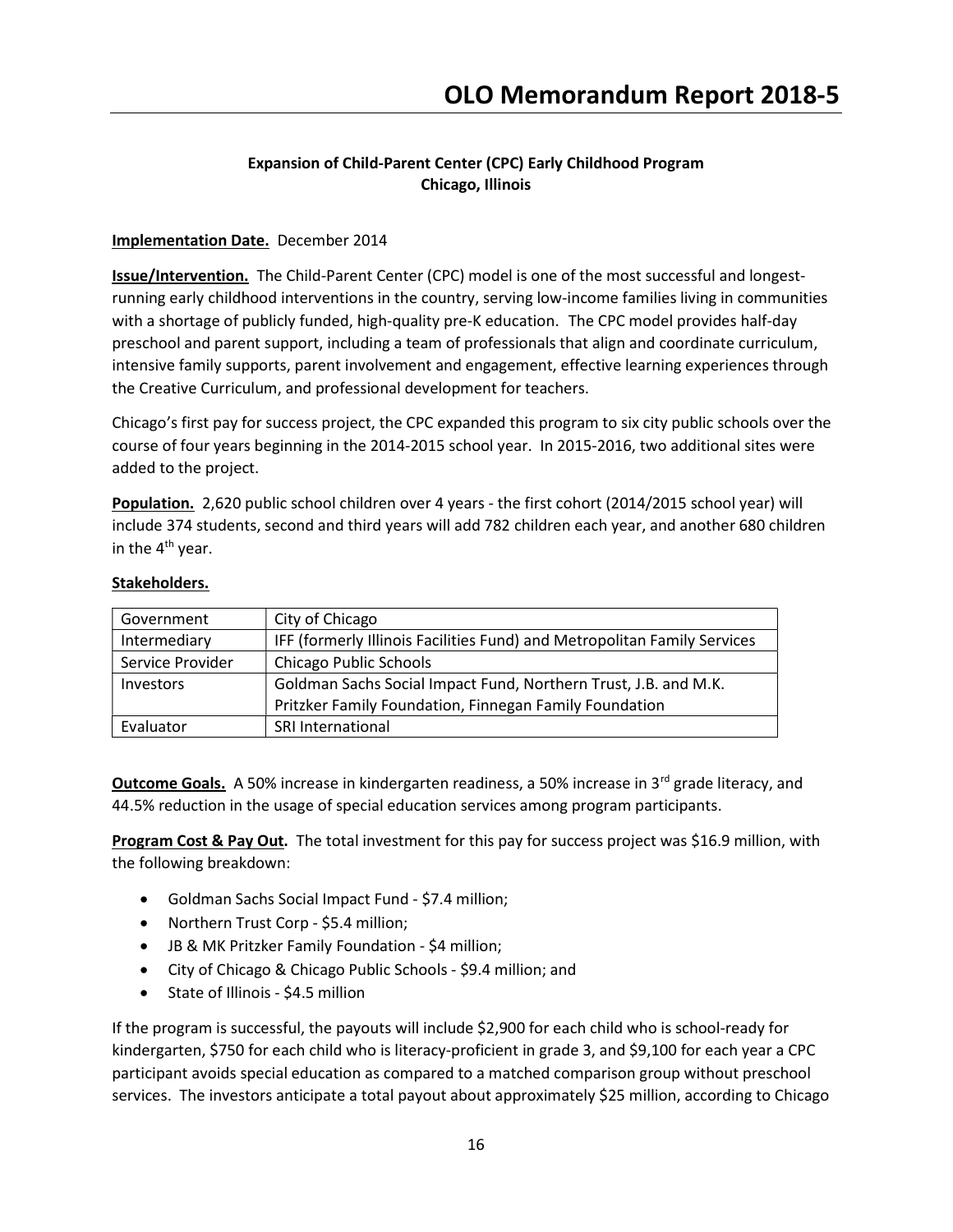Reporter review of the loan documents. However, if maximum payout performance was achieved, CPS would be responsible for about \$30 million while City Hall would add in the other \$4.4 million, for a total of over \$34 million.

| "Success" Measurement        | <b>Expected Amount</b> | <b>Maximum Allowed</b> |
|------------------------------|------------------------|------------------------|
| Kindergarten readiness tests | \$3,530,373            | \$3,530,373            |
| Reductions in special ed     | \$21,481,790           | \$30,000,000           |
| Third-grade literacy tests   | \$839,397              | \$839,397              |
| Total                        | \$25,851,560           | \$34,369,770           |

Results. The first evaluation of the program, released in the Spring 2015, found that 61% of the 310 children who participated in CPC preschool during 2014-15 had kindergarten readiness ratings that met or exceeded national averages, which was almost 20% more than their peers in other early childhood programs at CPS. The special education rate was slightly lower in the intervention group than the comparison group (4.38% in the CPS group vs. 4.94% for children in the comparison group).

The second evaluation of the program occurred in April 2017 and found that: 42% of the 586 children in Cohort 2 were considered ready for kindergarten. In addition, children who attended full-day CPC preschool had higher rates of kindergarten readiness (50%) compared to children who attended half-day CPC preschool (36%).

Because of the initial positive results, the first SIB repayment occurred in March 2017, which was \$500,000 for investors.

- https://ssir.org/up\_for\_debate/article/the\_payoff\_of\_pay\_for\_success
- http://www.chicagoreporter.com/wp-content/uploads/2016/05/SIB-CPC\_Report\_FINAL\_041916.pdf
- http://www.goldmansachs.com/what-we-do/investing-and-lending/impact-investing/casestudies/chicago-social-impact-bond-multimedia/press-release.pdf
- http://www.payforsuccess.org/project/chicago-child-parent-center-pay-success-initiative
- http://www.iff.org/wp-content/uploads/2017/03/SIB-CPC\_Report\_YEAR2\_v4\_2017-04- 27\_SRI\_FINAL2.pdf
- http://learntogethermn.org/wp-content/uploads/2015/04/SIB-Chicago-Summary-HCRC-November-7- 20141.pdf
- http://www.chicagoreporter.com/record-paying-preschool-social-impact-bonds/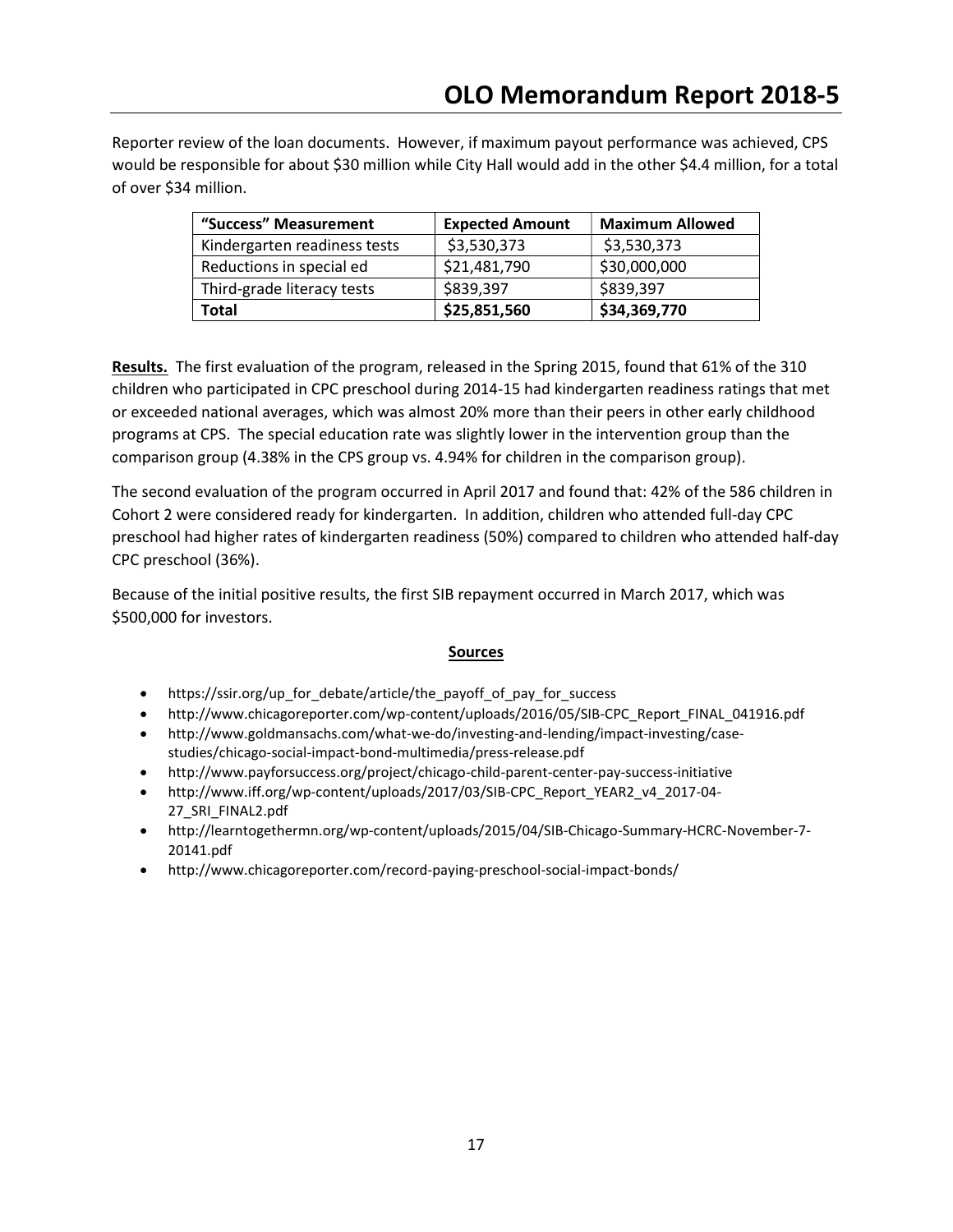# The Utah High Quality Preschool Program

## Implementation Date. September 2013

Issue/Intervention. The Utah High Quality Preschool Program was the country's first pay for success project in early education. In order to establish the program, the Utah State Legislature had to pass House Bill 96, which allocated funds to support grants to local education agencies and private providers to increase the quality of early childhood programming throughout Utah, including allowing the School Readiness Board to enter into Pay for Success financing contracts.

This Preschool Program is an expansion of already existing school-readiness curriculum to two school districts in the state. The program provides half-day classes for two days a week for 3-year-olds and four days a week for 4-year-olds.

Population. 3,500 children in five cohorts.

|  | stakenoiders. |  |  |
|--|---------------|--|--|
|  |               |  |  |
|  |               |  |  |
|  |               |  |  |

Stakeholders.

| Government       | Utah                                                                       |
|------------------|----------------------------------------------------------------------------|
| Intermediary     | United Way of Utah                                                         |
| Service Provider | Granite School District, Park City School District, Guadalupe School, YMCA |
|                  | of Northern Utah, Children's Express, Lit'l Scholars                       |
| Investors        | Goldman Sachs, JB Pritzker                                                 |
| Evaluator        | Utah State University's Early Intervention Research Institute              |

Outcome Goals. At least 50% of children in the program to avoid special education.

Program Cost & Pay Out. The total investment for this project was approximately \$7 million including \$4.6 million from Goldman Sachs and \$2.4 million from J.B. Pritzer. Payouts for success in the program will be made based on the avoidance of special education. In order to determine this, participating children were given the Peabody Picture Vocabulary Test – if a student tested below the average, he/she was determined to be a likely user of special education. These students were tracked and for every year the student did not use special education services through sixth grade, investors were paid \$2,470, or 95% of the avoided costs of special education (\$2,600 in Utah). After sixth grade, investors were paid \$1,040 per child not using special education services (40% of the avoided costs).

Result. Initial evaluation findings of the project show positive results. For the first cohort of participants, 110 low-income three- and four-year old's were identified at highest risk for school failure. Of these participants, only one used special education services in kindergarten. A follow-up longitudinal study of the first three cohorts of participants found similar results – of the 238 children to be at highest risk for school failure in the three cohorts, only 11 (5%) had used special education services through third grade. As a result, the first payments were made to investors were made in 2015 and amounted to approximately \$267,000 and will continue through June 2021 if the program remains successful.

Concerns about the Evaluation. It is important to note that there has been some criticism among education professionals about the Utah pay for success preschool project. Nine early-education experts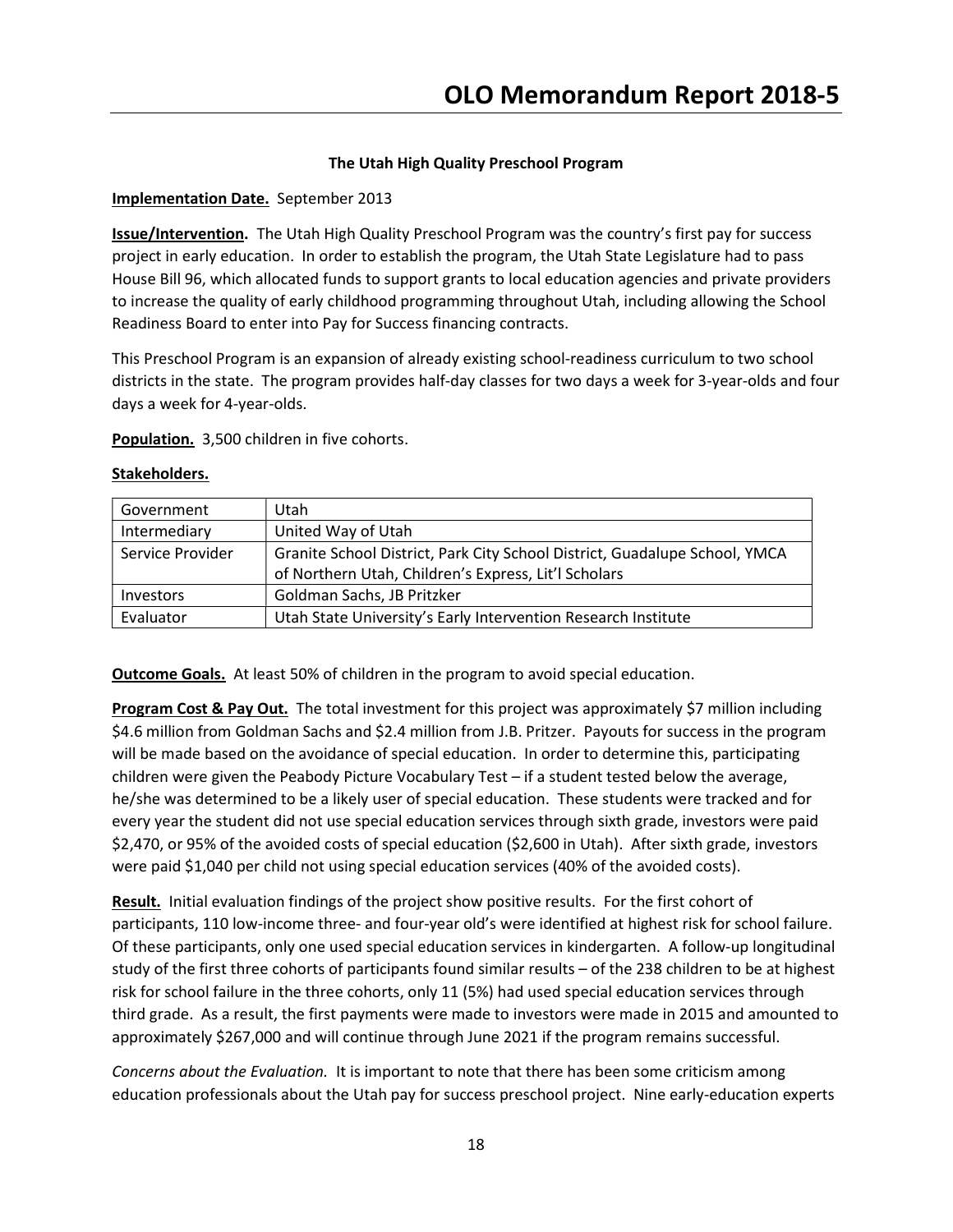who reviewed the program for The New York Times identified two concerns about how the program's success was measured:

- Experts had concerns about the cost of preschools in the project. They claim that preschool programs that have been shown to be effective in reducing special education needs typically cost four to five times what the pay for success project cost. In addition, even well-funded programs have been found to only reduce special education need by 50%, but typically only by 10-20%. The experts expressed concern that extremely high success rate was based on initial misidentification of high risk students.
- The test used to select program participants is not a test usually used to determine risk of school failure or to identify potential special education use. It is especially problematic for students in which English is not a first language; non-English-speaking students have been known to score poorly on the test, which may not be a sign of special education needs but rather English instruction. Therefore, any improvements in performance may not be a result of the program but rather a larger number of students in the baseline than should be.

- https://www.nytimes.com/2015/11/04/business/dealbook/did-goldman-make-the-grade.html
- Initial Results Released for First Social Impact Bond for Early Childhood Education Show Success
- https://www.centreforpublicimpact.org/case-study/social-impact-bonds-early-childhood-education-utah/
- First Social Impact Bond for Early Childhood Education (Revised on November 17, 2015) The Utah High-Quality Preschool Initiative – Pilot and Longitudinal Research Project
- https://ssir.org/articles/entry/pay\_for\_success\_is\_working\_in\_utah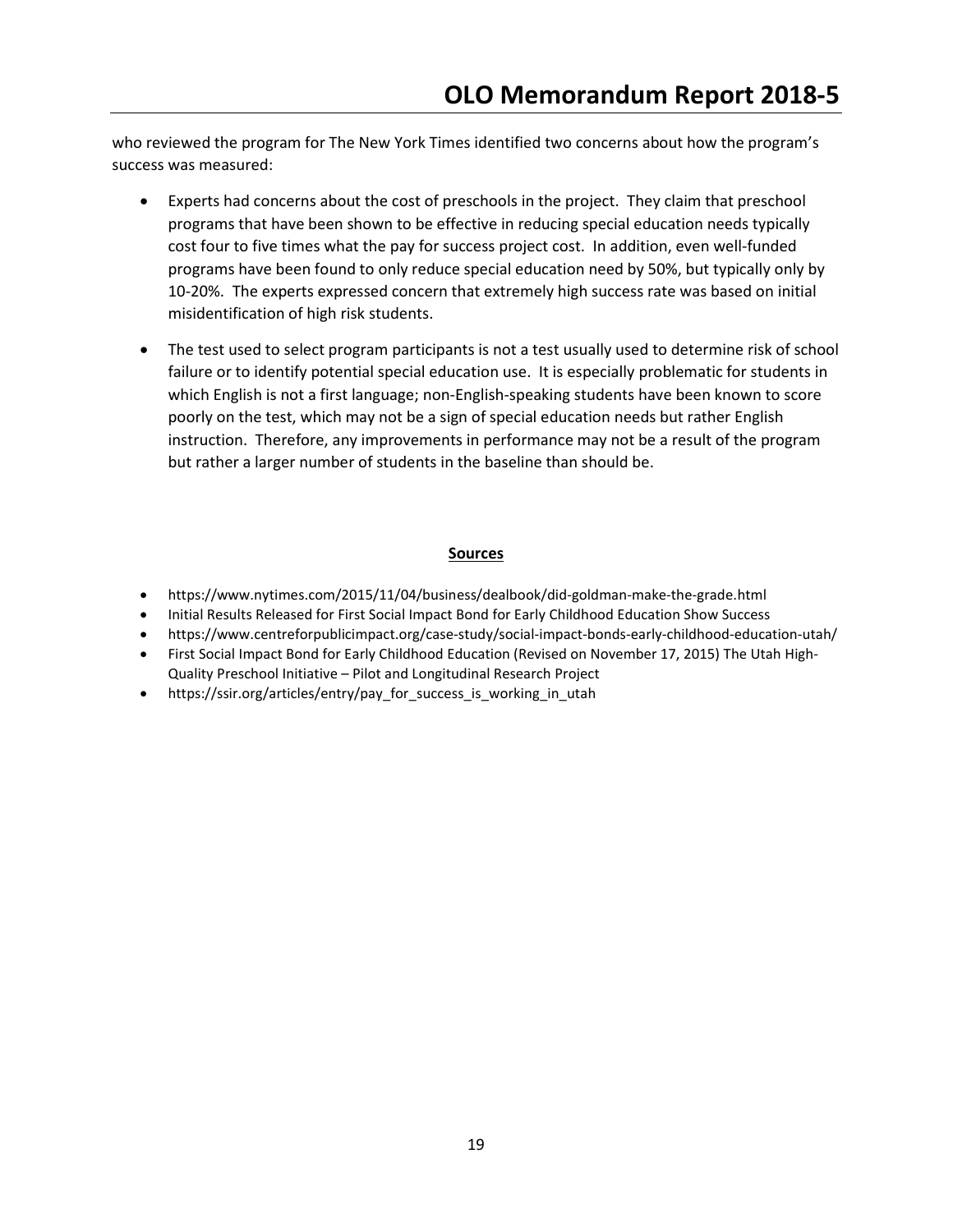# Partnering for Family Success Cuyahoga County, Ohio

## Implementation Date. January 2015

Issue/Intervention. The country's first county-level pay for success project, Partnering for Family Success, addresses the interrelated issues of homeless and foster care. The aim of the program is to reduce out-of-home foster care placements for children of homeless mothers in the county through a mix of housing assistance and behavioral health services. The program will provide 135 eligible homeless parents with children in foster care a combination of housing assistance and evidence-based behavioral health services, called Critical Time Intervention (CTI).

In order to legally establish the project, Cuyahoga County had to pass legislation to create a new Social Impact Financing Fund to cover program costs and to authorize the county executive to negotiate the associated multi-year contract.

Population. 135 homeless parents with children in foster care.

| Government       | Cuyahoga County, Ohio                                                |  |
|------------------|----------------------------------------------------------------------|--|
| Intermediary     | Enterprise Community Partners with support from Third Sector Capital |  |
|                  | Partners                                                             |  |
| Service Provider | FrontLine Service, Cuyahoga Metropolitan Housing Authority, Emerald  |  |
|                  | Development and Economic Network Inc., Famicos Foundation            |  |
| <b>Investors</b> | The Reinvestment Fund, George Gund Fund, Nonprofit Finance Fund,     |  |
|                  | Cleveland Foundation, Sisters of Charity Foundation of Cleveland     |  |
| Evaluator        | Center on Urban Poverty and Community Development at Case Western    |  |
|                  | <b>Reserve University</b>                                            |  |

# Stakeholders.

**Outcome Goals.** Payments will be made to investors if children in the program have a reduction in outof-home placements compared to the County's current publicly provided services.

**Program Cost & Pay Out.** The first pay for success project without private investment capital, the total investment for this project is \$4 million dollars, including \$1.575 million from The Reinvestment Fund (a community development financial institution), \$325,000 from the Nonprofit Finance Fund, and the remaining \$2.1 million is spread among the George Gund Foundation, the Cleveland Foundation, and the Sisters of Charity Foundation of Cleveland. The funding was provided through a combination of recoverable grants and loans, with interest rates ranging from 2-5%.

The funders of the project will be repaid \$75 per reduced day of foster care, which is the estimated cost to the county of providing such care, up to a maximum of \$5 million. If the reduction is 25% the number of days that children of homeless mothers spend in foster care, the Cuyahoga County government will return investors the entire \$4 million investment, plus a nominal interest payment. At a 50% reduction, success payments will be capped at \$5.5 million (with an estimated \$3.5 million savings to the County).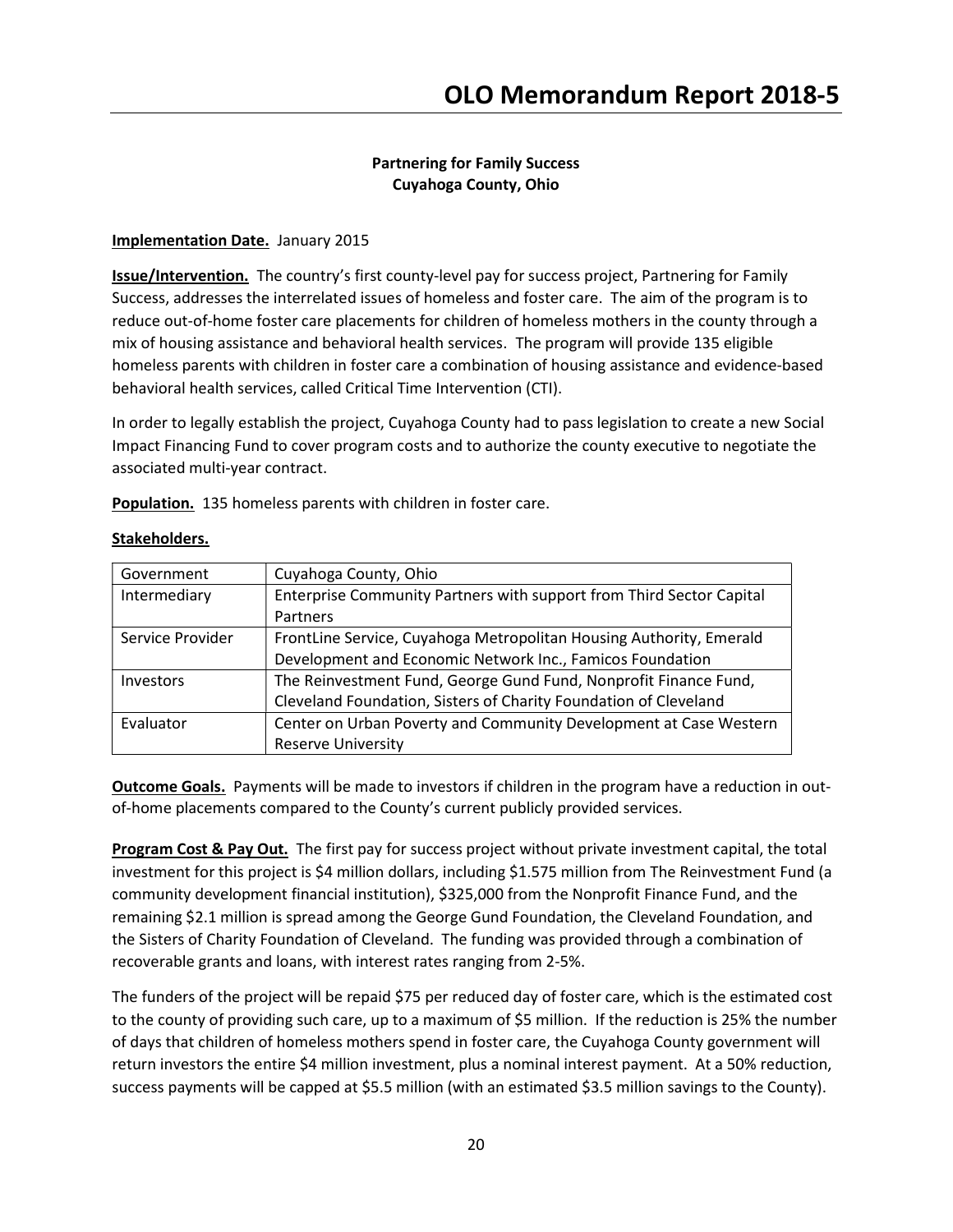Results. The final evaluation of this project will be conducted at the end of the project's fifth year (2019) and its results will determine success payments. The evaluation also includes an interim two year implementation study to determine which aspects of the program (such as housing stability, home visitation, or family meetings) are contributing to fewer out-of-home placement days.

In July 2017, the interim report was released and found positive results that indicated increased family stability in the treatment group.:

- Treatment clients were less likely than control clients to receive rapid re-housing, to enter emergency shelter, and to receive other types of homeless services as compared to treatment group clients;
- Over half of the clients in both groups received SNAP assistance prior to enrollment, while after entry, nearly all clients in the treatment group (92%) received SNAP assistance (compared to 80% of the control group);
- After involvement with PFS, the proportion of clients in the treatment group receiving TANF increased slightly, while the control group remained about the same;
- After entry, no clients in the treatment group had substantiated maltreatment cases with DCFS, compared to 6% in the control group; and
- Within the six months after entering PFS, the treatment group had less maltreatment reported (19%) compared to the control group (23%).

- https://www.thirdsectorcap.org/wp-content/uploads/2016/02/Final-Cuyahoga-Partnering-for-Family-Success-Program-Lessons-Learned-Report.pdf
- http://msass.case.edu/new-report-on-cuyahoga-partnering-for-family-success-process-evaluation/
- https://www.thirdsectorcap.org/wp-content/uploads/2015/03/Pay\_for\_Success\_in\_Child-Welfare\_-\_A\_Case\_Study.pdf
- https://ssir.org/up\_for\_debate/article/the\_payoff\_of\_pay\_for\_success
- https://rockefeller.dartmouth.edu/sites/rockefeller.drupalmultiprod.dartmouth.edu/files/sibsprsfinal.pdf
- http://povertycenter.case.edu/wp-content/uploads/2017/07/Briefly\_Stated\_No\_17- 01\_Cuyahoga\_Partnering\_for\_Family\_Success.pdf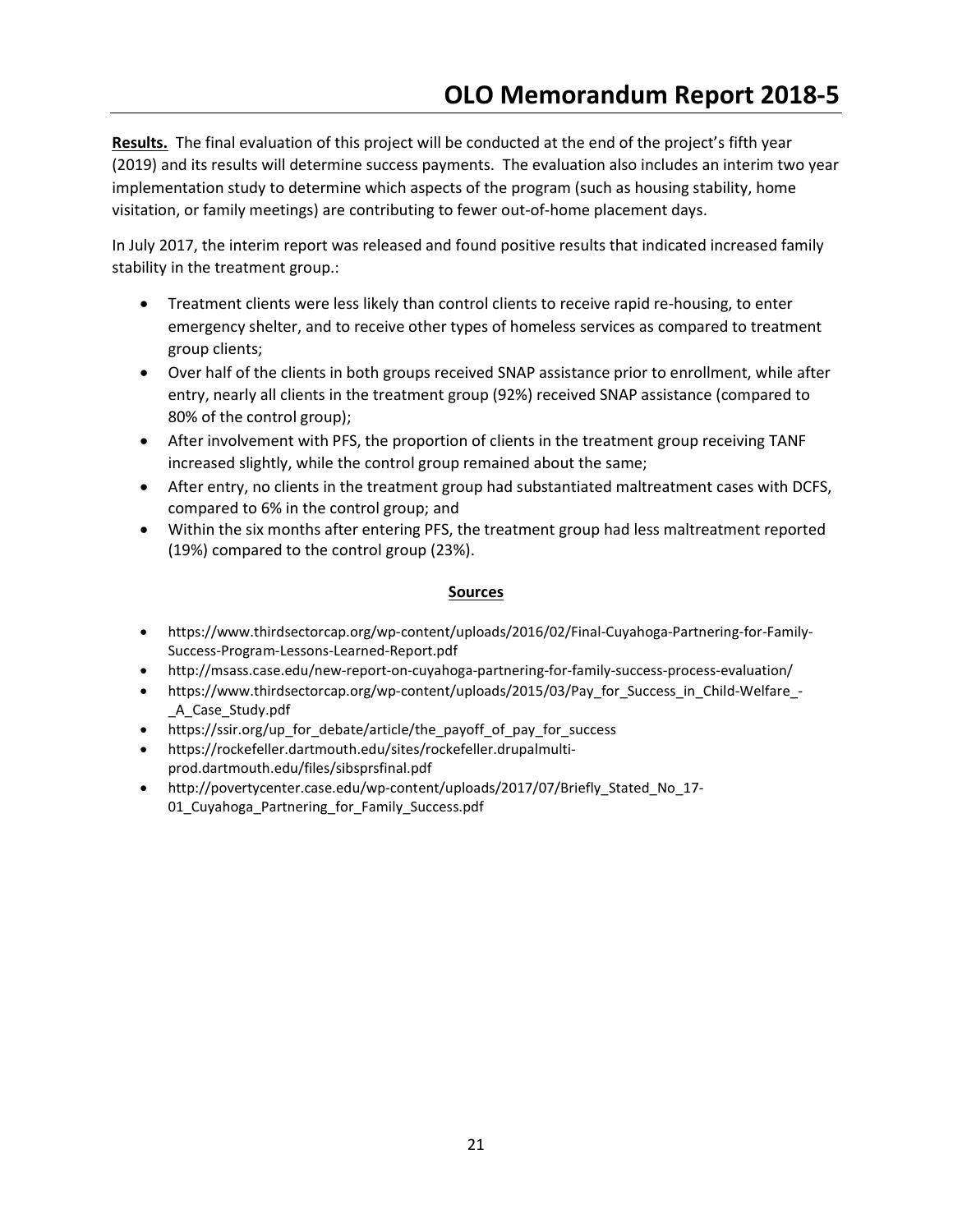## The Massachusetts Juvenile Justice Pay For Success Initiative

## Implementation Date. October 2014

Issue/Intervention. Program aimed at reduced recidivism among very high-risk youth aged 17-23 who are in the probation system or exiting the juvenile justice system. Delivered over a four-year period, the program includes intensive street outreach and targeted life skills, education, and employment programming. The program is administered by the nonprofit Roca, whose intervention model was built on seven years of evidence-based practices.

In order to create the pay for success project, the Massachusetts Legislature authorized the Secretary of Administration and Finance to enter into PFS contracts, with up to \$50 million in success payments backed by the full faith and credit of the state government.

## Population. 929 Youth.

#### Stakeholders.

| Government       | Massachusetts                                                    |
|------------------|------------------------------------------------------------------|
| Intermediary     | Third Sector Capital Partners, Inc. through Youth Services, Inc. |
| Service Provider | Roca Inc.                                                        |
| Investors        | Goldman Sachs, Kresge Foundation, Living Cities, Laura and John  |
|                  | Arnold Foundation, New Profit, Inc., Boston Foundation           |
| Evaluator        | Sibalytics LLC and the Urban Institute                           |

**Outcome Goals.** Reduction of recidivism by 40% and increases in job readiness and employment.

Program Cost & Pay Out. The total investment for the program is \$21.76 million. Goldman Sachs is the profit-seeking investor, investing \$9 million. The other investors include: The Kresge Foundation (\$1.5 million junior loan), Living Cities (\$1.5 million junior loan), the Laura and John Arnold Foundation (\$3.7 million grant), New Profit (\$2 million grant), and The Boston Foundation (\$300,000 grant).

In order to receive any payment, the program must reduce recidivism by 5.2%. If the project achieves its target impact (40%), funders will be repaid using success payments from the Commonwealth's Social Innovation Financing Trust Fund as follows:

- The Goldman Sachs Social Impact Fund will be repaid its principal funding and a base annual interest rate of 5.0%;
- The Kresge Foundation and Living Cities will be repaid their principal funding and a base annual interest rate of 2.0%; and
- Roca and Third Sector will be paid their deferred service fees.

At higher levels of impact, Roca will receive additional payments up to \$1 million, Goldman Sachs will be paid up to an additional \$1 million, and the Kresge Foundation and Living Cities will each receive up to an additional \$300,000. If Roca achieves a 70% reduction in recidivism, the payout will be capped at \$27 million. The other payments for the program include: